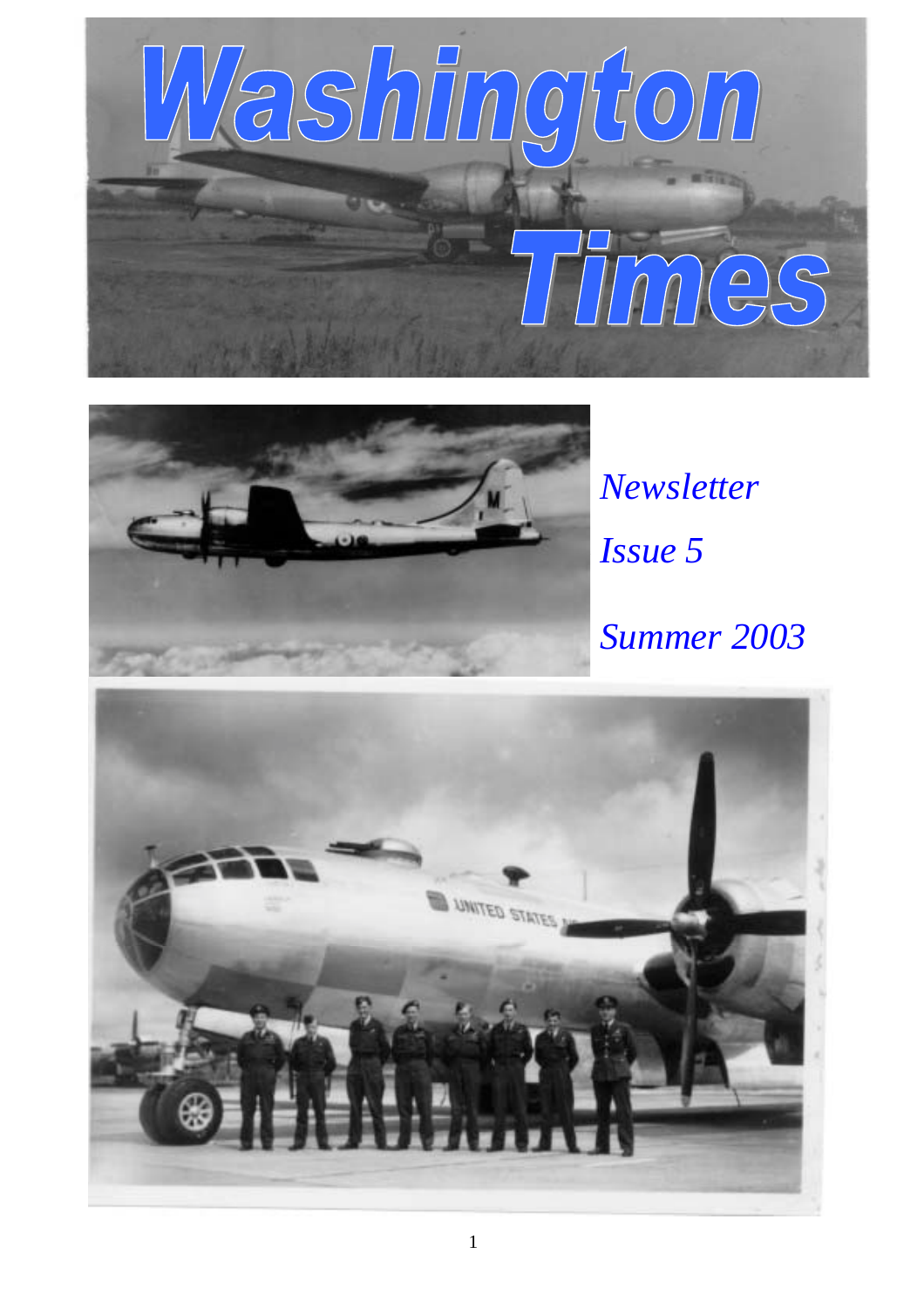# **Cover Photos**

| Top           | WF512 (44 Squadron) at dispersal, RAF Coningsby ( <i>Ernest Howlett</i> )                                                                                                                                                                                                                                                                                                                                                                                                                                                                                                                                                                                                                                                   |
|---------------|-----------------------------------------------------------------------------------------------------------------------------------------------------------------------------------------------------------------------------------------------------------------------------------------------------------------------------------------------------------------------------------------------------------------------------------------------------------------------------------------------------------------------------------------------------------------------------------------------------------------------------------------------------------------------------------------------------------------------------|
| Centre        | WF549 M for Mike, 90 Squadron. See 'letters' for another photo of this B-29. WF549 was<br>normally captained by Flt Lt Douglas who owned a horse and somehow managed to keep it at<br>RAF Marham! (Don Crossley)                                                                                                                                                                                                                                                                                                                                                                                                                                                                                                            |
| <b>Bottom</b> | Accepting WF574 (44-62244) at RAF Marham, July 1951. Taking delivery of new B-29s was<br>a popular task as the fortunate crew could often feast on the remains of the US delivery crew's<br>in flight meals – much better that the average RAF meal! After acceptance WF574 was taken<br>on charge by the WCU and coded FB-S. In September 1951 she transferred to 35 Squadron<br>retaining the same codes before being returned to the US on 17 November 1953.<br>Left to Right: Flt Lt A. Thomas (Captain), Sgt G. Wood (1 <sup>st</sup> Navigator), Sgt V. Avery (Plotter),<br>Flt Sgt A. Lauriston (FE), Sgt D. Crossley (Signaller), Sgt Norman (Gunner), Sgt B.Lucas<br>(Gunner), Flt Lt Don ?? (CFC). (Don Crossley) |

## **Introduction**

Welcome to the fifth issue of the Washington Times newsletter. This is, unfortunately, the final issue from the first batch and I regret that I have to now ask for a further set of subscriptions to cover the costs of producing future issues. As before, I am asking for subscriptions to cover four more issues, which is nominally a year. However with the rather sporadic production timescale that I have maintained it is likely that the next four issues will be spread out over 18 months or so. Also, to help me break even I need to raise the subscription level to £5 (it was previously £4) as it cost slightly more than £1 per issue to produce them last year! Please send cheques etc to me made out to Chris Howlett and if sufficient people respond I will continue to get the newsletters out. If not I will return any money sent.

Many thanks to those who have supported this with stories, information, photographs or just subscriptions. I have enjoyed producing them and look forward to compiling more if you wish.

## **In this issue**:

The Historical info chapter in this issue covers WF442 or 42-65274 'Bad Penny' of the 40<sup>th</sup> BG the oldest of the Washingtons and the only Washington that deployed to India. Also included are an article on B-29 gunnery and a modified plan of RAF Marham. Unfortunately, the promised plan of RAF Waddington, the last of the four bases that housed Washingtons and a roster for No 149 Squadron are not included as I have not yet got around to drawing the Waddington plan nor ordering the 149 Squadron Form 540s from the Public Record Office! These are tasks that I do intend to complete and will 'publish' them should the Washington Times continue.

### **In future issues**:

Topics still to be covered are short histories for all the Washingtons detailing their USAAF and RAF service – I have no more detailed accounts (although some may turn up!) but do have a list of those units that each B-29 served with and where it was disposed of. The long promised plan of RAF Waddington and other squadron rosters, information on some of those Washingtons that crashed, information on those Washingtons that ended their days at Shoeburyness plus personal reminiscences and anecdotes as provided by yourselves.

### **Newsletter Contact**

Chris Howlett The Barn Badbury Cross Isle Abbotts Taunton Somerset, TA3 6RS e-mail chris\_howlett@tiscali.co.uk (note the \_ symbol between my names. This has caused endless trouble with most people using the – symbol instead and not getting through!)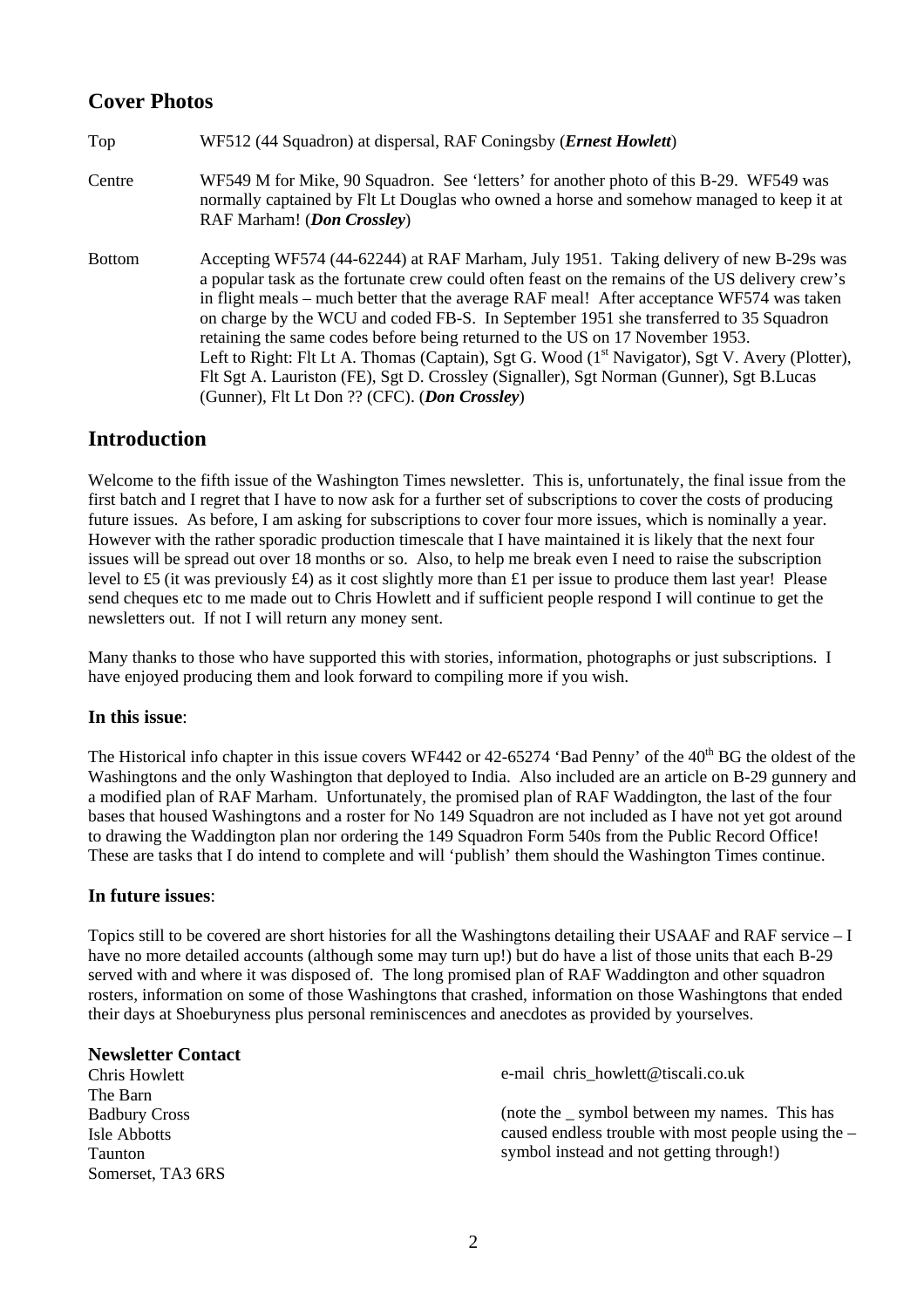# **Letters**

A short while ago Bernard Davenport, a national service air gunner with 90 Squadron, contacted me and, among other things pointed out an error with the caption that accompanied the photo on the cover of Issue 2 (reproduced below). As he wrote:

"Imagine my surprise when I saw the photo captioned 149 Sqdn. This is hanging on my wall and I got it from the photographer who was a WOP on 90 Sqdn. in 1952. Both aircraft are from that Sqdn. On my copy I can clearly see the Sqdn. badge with the leaping gazelle. I am also fairly sure it is WF549. M for Mike."



WF549, M for Mike 90 Squadron. (*Jeff Brown*)

Bernard also supplied a fine aerial photo of a Washington parked at dispersal at RAF Marham – see below. This led me to revise the plan I drew of Marham to include additional spectacle type hardstands. The revised plan is on the next page. The aerial photos that I used to draw the plan did not have the hardstands. As they were dated 1948 I had assumed that nothing would have changed between them and when the Washingtons were at RAF Marham – how wrong you can be!! At least now that I have included more hardstands I can see where the Washingtons could have parked. Before there seemed to be too few spaces!

With the plan modified, if anyone can remember which squadron / plane occupied which hardstands – or the function of any of the other buildings it would be great to be able to identify them.



A Washington at dispersal near RAF Marham's control tower. This hardstand, although on the modern plan of Marham, did not exist on my photos so was not included in my plan of RAF Marham! The two parallel tracks leading off to the left go to the bomb dump. (*Bernard Davenport*).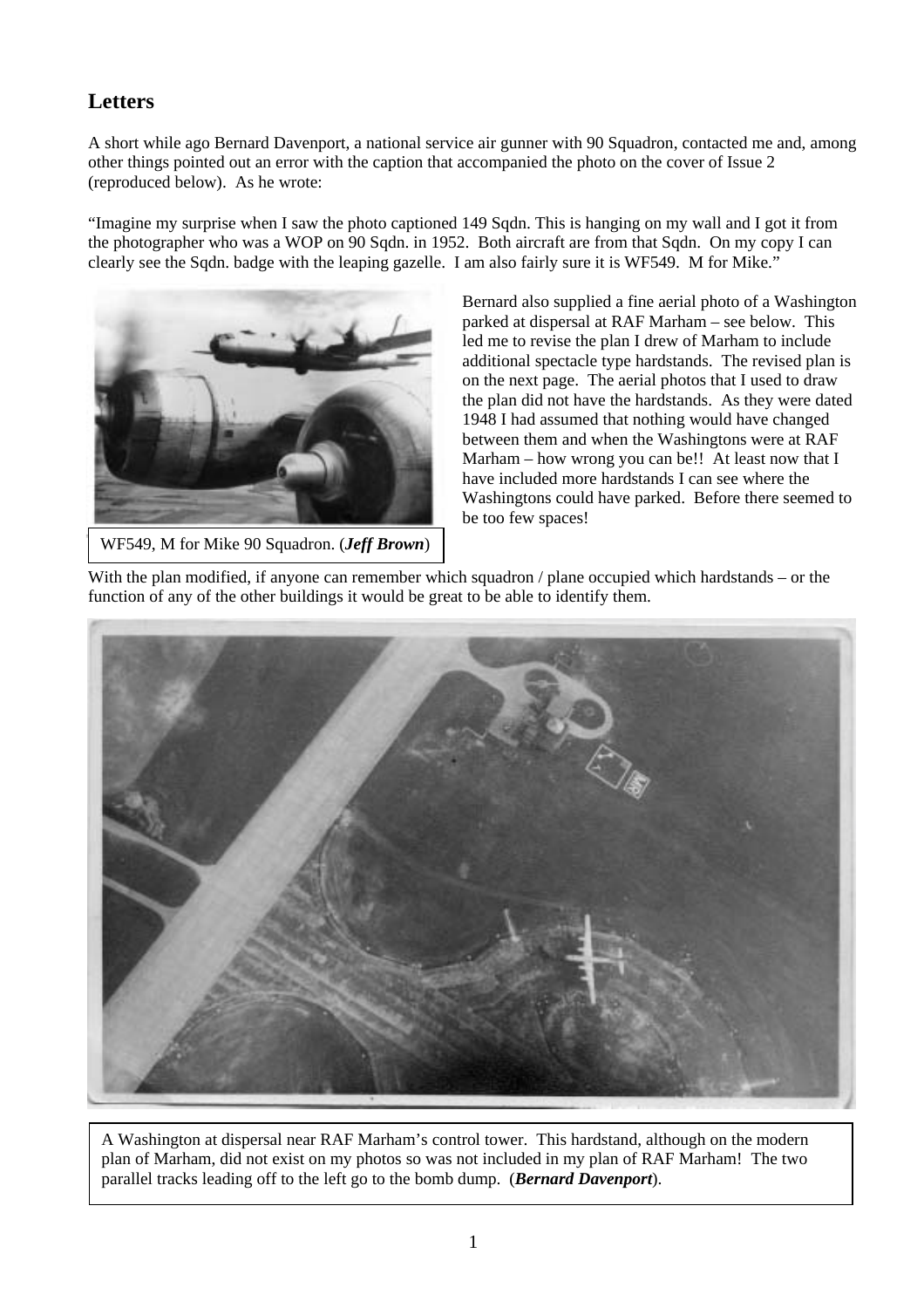![](_page_3_Picture_0.jpeg)

Plan of RAF Marham with added hardstands! (The bar at the bottom is 1 km long)

Finally, Bernard also supplied a selection of manuals relating to his time on Washingtons. Coincidentally, I received some from another source and then Jeff Brown lent me some of his collection. So, from having had no manuals, I have suddenly got copies of 12. These I am scanning and, once complete, should anyone want a copy I am happy to supply them on CD for the cost of the CD and postage (about £1.50). The scanned versions are a mixture of PDF (Adobe Acrobat) and JPG. Unfortunately I cannot offer printed versions, as this would be very expensive to do.

If anyone has any other manuals I would most like to receive them to scan and add to the collection. I will return the originals and, if wanted, a scanned version once they have been scanned.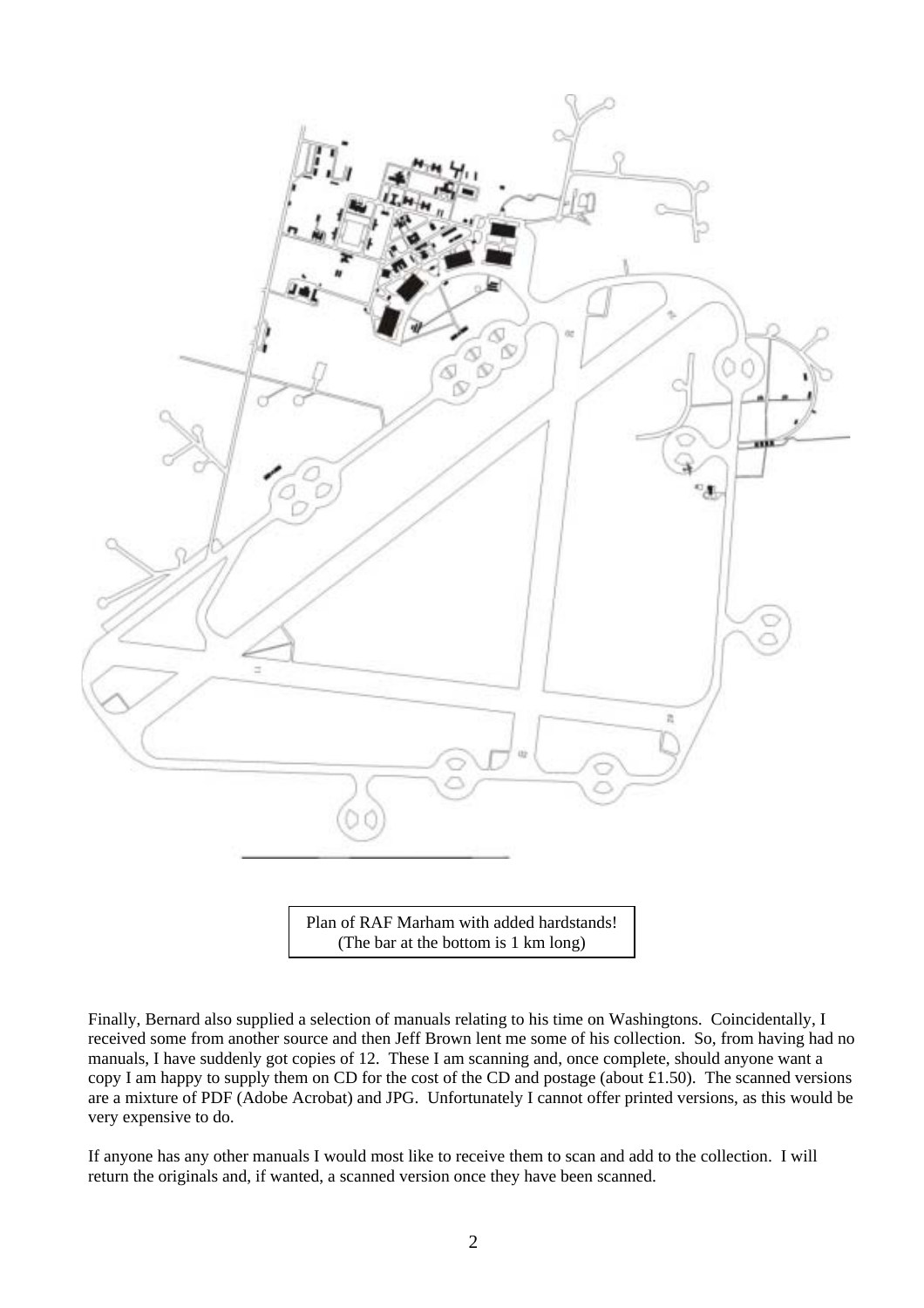The manuals that I have are:

- 1 Gunners Standing Operating Procedures for the B-29 & B-50 August 1948 SAC Manual 50-126-7.
- 2 .50 Inch Browning Gun Weapons Notes For Flying Personnel. Pamphlet G17 October 1945.
- 3 AAFWTTC Flight Engineer Handbook B-29 July 21, 1944.
- 4 Pilot's Handling Information for B-29 Superfortress Extracts From SAC Manual 50/1.<br>5 Gunnery in the B-29 Air Forces Manual No. 27. August 1944.
- 5 Gunnery in the B-29 Air Forces Manual No. 27. August 1944.
- 6 Free Gun Sighting Armament Notes for Air Crews. Pamphlet G2 Reprinted August 1945.
- 7 The B-29 Airplane Commander Training Manual for the Superfortress. AAF Manual 50-9 revised 1 February 1945.
- 8 B-29 Standard Procedures for Bombardiers. 2AF Manual 50-26 Revised Sept 10, 1944.
- 9 Aircraft Inspection and Maintenance Guide for B-29 Model Aircraft. Issue 2 1 February 1945.
- 10 B-29 Mechanic's Field Service Data Book. Boeing Superfortress School. Revised January 1945.
- 11 B-29 Mechanic's Handbook. 2AF Manual 65-36 Revised 1 April 1945.
- 12 Standard Technical Training Notes. Flight mechanics (Engine). Air Publication 3042 March 1944.

![](_page_4_Picture_13.jpeg)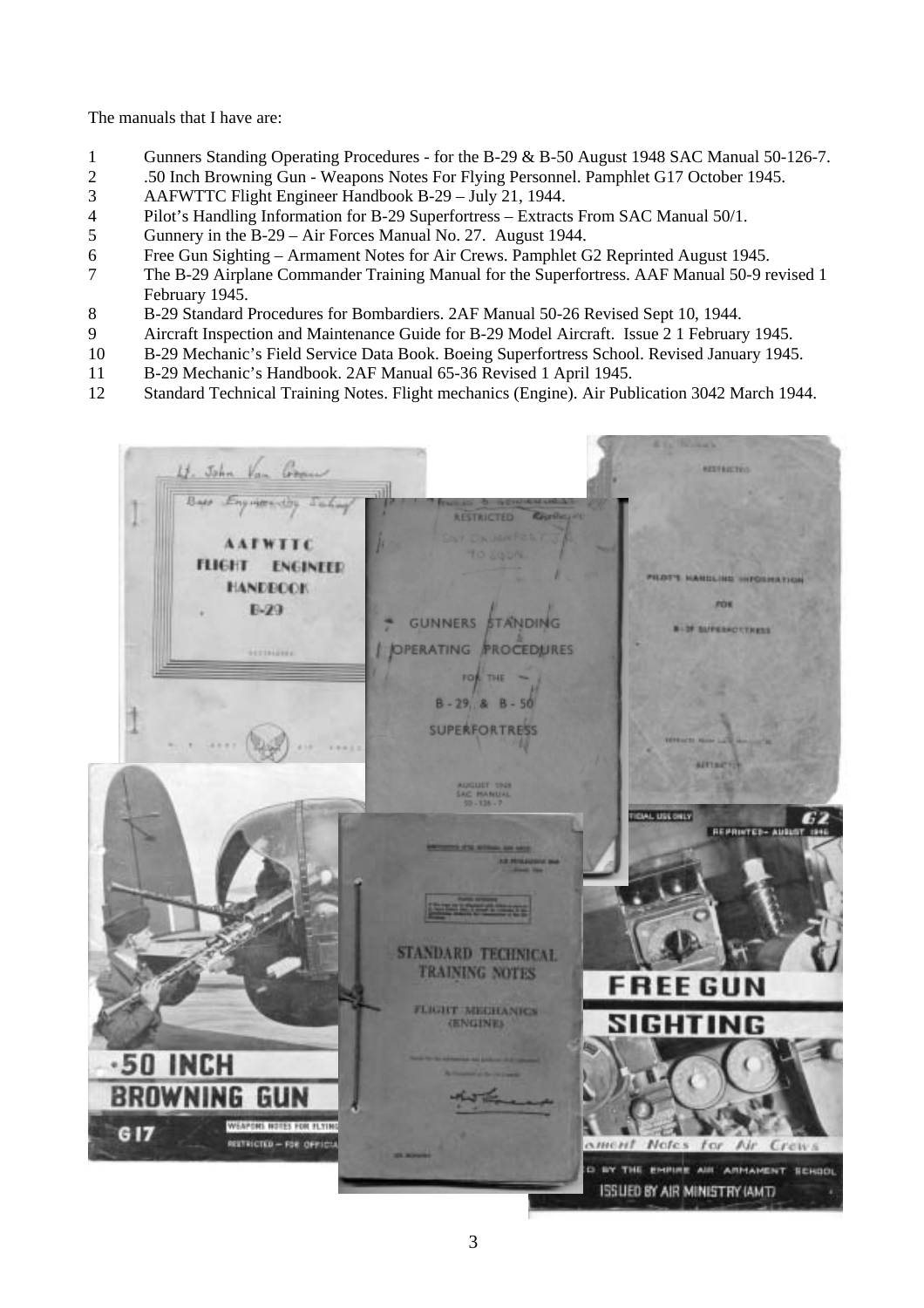# **Historical Info**

42-65274 (WF442)

WF442 was the oldest of the B-29s assigned to the RAF and one of only three that had been ordered in 1942 (the other 1942 planes being 42-93976 / WF440 covered in issue 1 and 42-94052 / WF444 covered in issue 4). The first two digits of US airplane serials denote the year in which money was allocated for the building of the plane (not the year it was built). The remaining digits are simply a sequential number selected from batches allocated to given airplane types.

Martin built 42-65274 at their Omaha, Nebraska plant as part of block B-29-25-MO. The MO suffix denoting Martin and Omaha. 274 was accepted by the USAAF on 18 December 1944 and delivered to Herrington AAF, Kansas the same day. All other B-29s (that I know of) went to modification centres after being accepted by the USAAF, usually spending about one month there having the latest items fitted. Oddly, this does not seem to have happened to 274 and I assume it is because Martin operated their own modification centre at Omaha so these modifications were added before acceptance.

Having been at Herrington for five days 274 deployed to the China Burma India Theatre of Operations (CBI) and the 58<sup>th</sup> Bomb Wing, 40<sup>th</sup> Bomb Group, 45<sup>th</sup> Squadron, probably arriving at Chakulia near Calcutta around New Year. B-29s deploying to India took one of two routes. Which one 274 took is not known but she would either have gone:

 Kansas, Gander, Marrakech, Cairo, Karachi, Chakulia or Kansas, Miami, Puerto Rico, Natal (Brazil), Accra, Khartoum, Karachi and then Chakulia.

Shortly after arriving at Chakulia 274 flew over the Himalayas – the Hump – to the  $40^{th}$  BG's forward operating base at Hsinching near Chengtu where, on January 14, 1945, she flew her first bombing mission. This was XX Bomber Command's (XX BC) Mission No. 28 and 55 of 82 B-29s launched dropped 394 tons of bombs on Kagi airfield in Formosa for the loss of no aircraft.

Three days later on January 17, 1945, 274 participated in XX BC Mission No. 29. This was the last mission flown from the Chinese bases and 77 of the 92 B-29s dropped 553 tons of bombs on Shinchiku in Formosa.

The logistical problems of operating from China had proved to be enormous. With no land or sea routes available, all stores had to be flown into China over the Himalayas, a very laborious process. The Chinese bases were only necessary to allow the B-29s to attack Japan (although, even then, only the very southern islands were within range). Operations from the Marianas allowed much more of Japan to be reached and, perhaps more importantly, these bases could be supplied directly by sea thereby eliminating the logistical nightmare that was dogging operations from China. The B-29s of XXI Bomber Command had begun operations from the Marianas in October 1944 and were now able to mount far larger and more effective missions than would ever be possible from China. With the need to reach Japan removed, after the January 17 mission to Shinchiku, the XX BC abandoned their Chinese bases, flying all their remaining missions from India against targets in and around Malaysia.

After returning to India it is known that 274 flew on at least four more XX BC missions. These were:

| Mission 32: 27 January, 1945.  | 22 of the 25 B-29s launched dropped 65 tons of bombs on the Navy    |
|--------------------------------|---------------------------------------------------------------------|
|                                | Yard and Arsenal at Saigon.                                         |
| Mission 33: 1 February, 1945.  | 83 of the 113 B-29s launched dropped 191 tons of bombs on the       |
|                                | Admiralty IX floating dry-dock and dock gates at Singapore.         |
| Mission 35: 7 February, 1945.  | 58 of the 64 B-29s launched attack the Rama VI rail bridge at       |
|                                | Bangkok, Thailand with 354 tons of bombs causing much of the middle |
|                                | span to collapse.                                                   |
| Mission 49: 29/30 March, 1945. | 24 of the 29 B-29s launched dropped 68 tons of bombs on oil storage |
|                                | facilities on Bukum Island, Singapore. 274 suffered mechanical      |
|                                | problems and aborted this mission before taking off.                |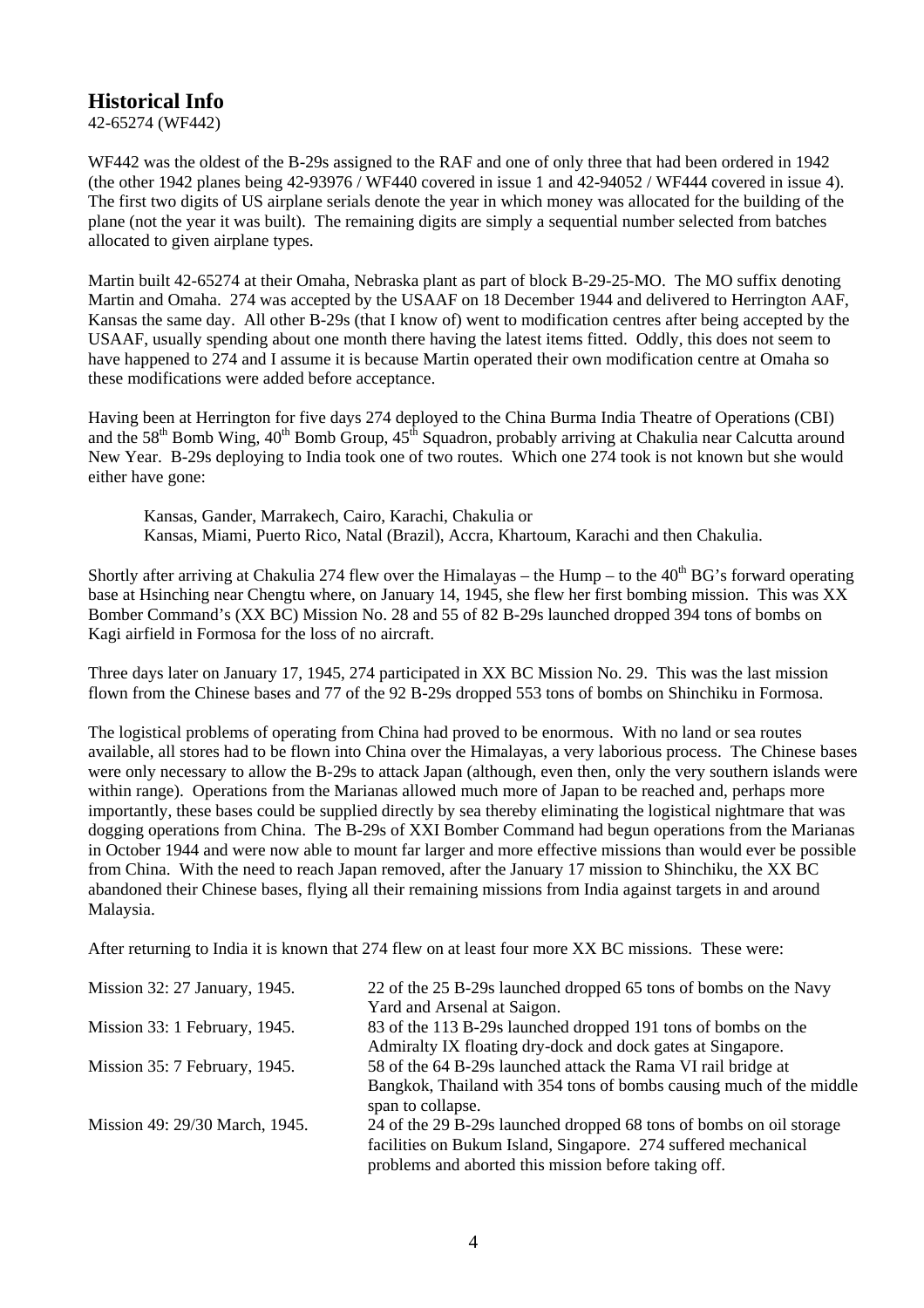Records of what planes flew what mission are sketchy from this period so I have no explanation as to why 274 did not fly between 7 February and 29 March. Whether she was damaged and down for repair, was not allocated to fly, or did fly but this has not been recorded is not known. However the following pages contain an extract from a book **'The War Years – The Experiences of a B-29 Flight Engineer in WWII'** written by Paul Hunter and covers some of his missions in 274. The full book covers Paul's involvement in WWII from hearing of the attack on Pearl Harbour, through training to finally flying B-29s, first from India / China and then from Tinian in the Marianas. Paul does not identify the B-29 that he flew in on the 2 March, 1945 mission and it is quite possible that it was not 274. However, I have reproduced it below as it is a well written story and I think it is possible that it was 274. The damage that the B-29 received on this mission could then have resulted in her not flying operationally until the March 29/30 mission! In any case, the 29/30 March mission (XX BC Mission 49) was the last flown by XX BC and after returning from Bukum the B-29s prepared to redeploy to the Marianas Islands. This is also covered below along with a description of 274s first mission from Tinian:

### **INDIA**

At last I received what was to be my final crew assignment. My new pilot, Raymond S. Elliott, had come to India with the original group, flying as a co-pilot for Major Glass. In June 1945, that crew, with another copilot replacing Ray Elliott, was lost over The Hump. Later word came that a graves registration team had located the wreckage. The team listed the names of those bodies that had been "identified, buried, and graves marked." Ray's name was on the list. Presumably identification was made from his name on his parachute or some other item in the plane. I don't know if the grave marker was ever corrected, or if it is still there over someone else's remains.

Ray had later been assigned some men from a replacement crew and sent to another base to fly B-24s, which had been converted to tankers to haul gasoline over The Hump. It had been rough duty. In addition to the usual hazards of Hump flight, the airplanes were not well maintained, and those in charge seemed to care little for the welfare of their personnel.

Shortly after Ray and crew returned from flying these converted B-24s hauling gasoline, I was assigned to their crew as flight engineer. Other crew members were Kenneth Dothage, co-pilot; Ed Adamson, navigator; Walt Roberts, bombardier; George Hipple, radio; Chuck Henning, top gunner; Ike Barnes and Harold Taden, side gunners; Delbert Glover, tail gunner; and Ben Beck, radar.

Our most memorable mission was to Singapore on March 2, 1945. The target was the dock area. We got into a four-plane formation as directed. On the bomb run, we could see flak ahead and right on our level. The flak bounced us around but did not appear to have done us serious damage. We had been told the Japs did not have radar. We were sure they did. Flak could not have been that accurate unless it was radar-controlled and probably came from Jap navy ships in the area. After the bombs were dropped, we were hit by fire from a lone Jap fighter coming in from ahead and above us. We lost power on two engines. Radioman George Hipple was wounded. I could see the hydraulic tank behind the navigator's head was leaking. My efforts to restore power to No. 2 and 3 engines failed. On a hunch or gut feeling, I advised Ray to feather the No. 2 engine but let No. 3 run at reduced power. This proved to have been the right thing to do. The supercharger was out on No. 3. At a lower altitude, we were able to hold cruise power on it. I knew that if we made it back, we would need hydraulic fluid to operate the brakes. I happened to have gum in my mouth and was sure Ray would have. I asked him for it and almost reached into his mouth for it, then worked the gum into the gash in the hydraulic tank. It stopped the leak.

We had made a 180-degree turn away from the target. A glance out the side window showed our bombing had been effective. A huge smoke cloud had risen from the target area and had reached our level. We surmised it was largely from burning crude oil and cotton.

George Hipple had a bullet hole in his left cheek. What damage had been done inside his head we did not know, but he was unconscious. Some of the crew had moved him through the tunnel to the rear crew compartment, got his bleeding stopped, and were giving him plasma and morphine. We knew of nothing else we could do. Charlie Allison was flying with us as radar operator. He had also trained as a radio operator, so he took over our communications.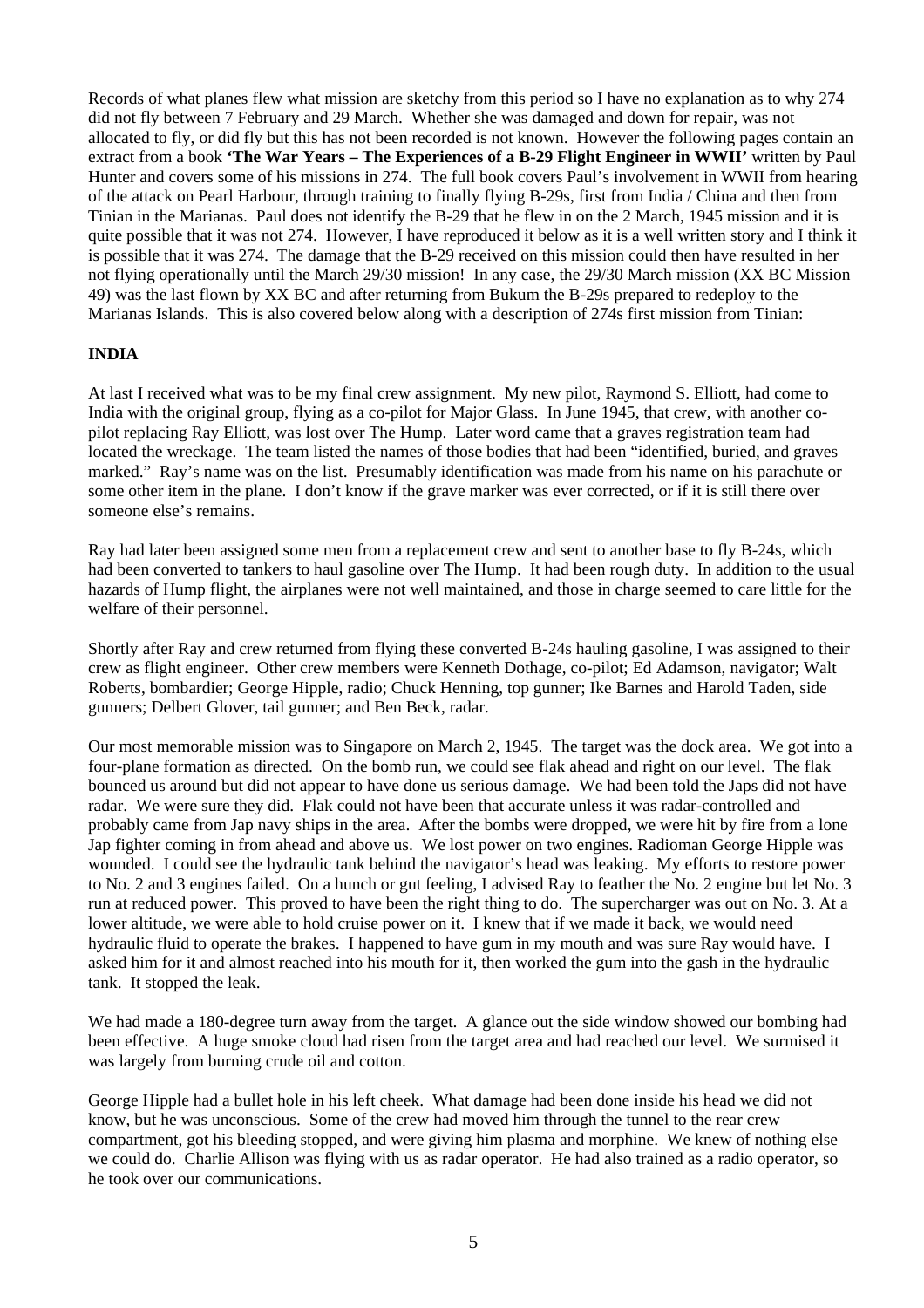We were soon down to 10,000 feet altitude, which presented a bad situation. Normally on the return flight we very gradually lost altitude, using long glides to stretch our precious gasoline supply. Our base at Chakulia was about 2,000 miles away. Nearest emergency base was at Akyab Island, maybe an hour closer. A rescue submarine was supposed to be under us in the Bay of Bengal, but if we had to land in the ocean, could it find us? If we did land in the ocean, we knew George's chances were slim to none. The best answer appeared to be to get to Akyab, if possible. In emergencies such as this, it was imperative to reduce weight as much as possible. Eric Buzza was our bombardier in place of Walt Roberts, who had been ill. He took charge of weight reduction.

Also on board as an observer was a man from wing headquarters whose name I do not recall. The empty bomb bay tanks were dropped, and flak vests and anything else that we would no longer need were tossed into the bomb bays. This time one set of bomb bay doors did not open. Buzza was horrified when he saw the man from wing headquarters jumping on the bomb bay doors to try to jar them open. Had he succeeded, the fellow would surely have gone out along with the excess baggage. The problem was soon corrected, the baggage dropped, and everyone back inside the crew compartments.

I was able to transfer the gasoline from the No. 2 tanks to the other tanks. With minimal cruise power on three engines and a very slow loss of altitude, we were able to stretch our gasoline supply to about the limit. It was a long, slow, worrisome ride, but we located Akyab about sundown and touched down at dusk.

The British had taken the island from the Japs less than a month before. To make a runway, they had merely knocked down the ridges between the rice paddies, put up a few markers, and started flying fighter planes from the strip. My concern about the brakes now appeared unnecessary. Dust on the runway was so thick it slowed us enough we really didn't need brakes. We had made it!! We were on the ground with George the only casualty. We had logged 19½ hours since takeoff at Chakulia.

An ambulance was there quickly. That night George was flown to the military hospital in Calcutta, where one of the top eye surgeons from Britain cared for him. The Jap equivalent of a .50-caliber slug had gone through his left cheek, missing his teeth (his mouth must have been wide open), and lodged behind his right eye, severing the optic nerve. The slug must have been almost spent; otherwise it would have gone on through his head and killed him instantly. He had no sight in it, but the eye was not removed. Doctors here marveled at the fact he still had the eye. Apparently the British doctor was one of the few in the world who could have done such a job. We were able to visit George in the hospital a couple of weeks later. He was soon returned to the States and medically discharged. When he died of cancer at age 50*,* he still had the eye.

Exit from the front cockpit was down a ladder in the nose wheel well beside my engineer's seat. Going down the ladder there at Akyab, I discovered a jagged hole 4 or 5 inches across, about a foot below where I had been sitting. I was sure then that if I had ever been wounded, I knew exactly what part of my anatomy would have taken the hit.

The British treated us like celebrities, supplying us with food, drink and beds. Next morning we were able to take inventory of the parts needed to make the repairs necessary to get us back to Chakulia and sent word for the parts to be sent to us. Primary concern was to have all four engines running. Flak and fighter damage and the ailing supercharger could wait to be repaired at Chakulia. The crew chief and assistant crew chief soon arrived, bringing with them tools and repair parts.

Refueling presented another problem. At Chakulia it was done from a semi hauling several thousand gallons of fuel. The British "petrol" trucks held 350 gallons. We needed about 2,000 gallons, so it took several trips. Our fuel trucks had filters to remove any impurities (especially water). The British didn't have them. They came up with some chamois similar to what I had used at home for polishing the car, and all the fuel was strained through them. It was a slow process, but it worked. The third day after landing at Akyab, repairs were complete, and we flew back to Chakulia. This proved to be our last combat flight from India.

The 73rd Wing had followed us through training at the Kansas B-29 bases, then moved to Saipan Island in the Marianas and started combat operations in November 1944. They could bomb Tokyo and other eastern Japan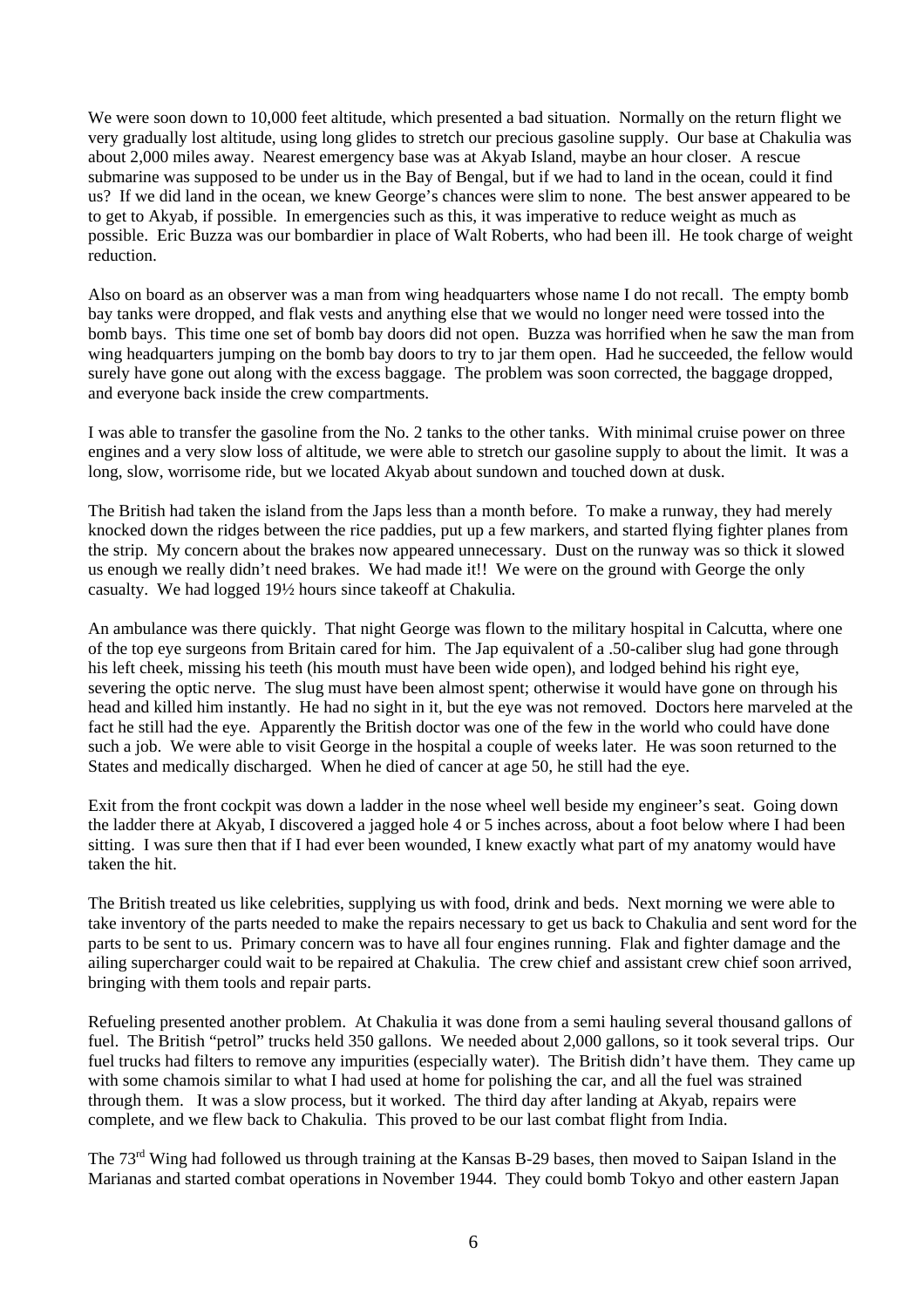targets from there. We could not reach them from China. The Marines had taken the island from the Japanese shortly before, then went on to take Tinian and Guam in the same island chain. As additional B-29 units were trained and equipped, they moved to these islands. It had been rumored for some time that we would move there and join them. Most of our efforts in late March and early April were directed at preparations for such a move. Most of the ground personnel left by ship from Calcutta in late March, going to Tinian Island by way of Australia.

News came of the death of President Roosevelt on April 12. With my conservative upbringing, I had never been an admirer of his. Harry Truman had become president, which caused me to wonder. When I was a boy, my dad had subscribed to the Kansas City Star when he thought he could afford it. I had read in the Star of the Pendergast machine and its control of Kansas City and Missouri politics. Truman, I knew, was in office with the support of that corrupt machine. Could he, with that background, lead the country and the world to victory in the war and in establishing the peace afterward? Those doubts stayed with me.

April 16, 1945, we got the official word. Our next base would be West Field, Tinian. Early on April 20, we were on our way. We flew in 42-65274 and on board were our usual 11-man crew; plus the crew chief and assistant crew chief, squadron commander Major Marvin Goodwin; and three officers from group headquarters for a total of 17 men, plus all our personal baggage and tools for emergency repairs should they be necessary. Major Goodwin rode in the front cockpit. The other extra men were in the rear crew compartment.

A little over five hours later, we landed at Luliang, China, for refueling. The single runway was 11,000 feet long, but the altitude was, to the best of my memory, over 6,000 feet. The thin air at that altitude made takeoff precarious. We knew the first B-29 to make the takeoff had had to dump everything in the bomb bays just off the end of the runway to stay airborne. We had left Chakulia at our usual 134,000 pounds but loaded only enough gasoline to bring us up to 128,000 pounds for the takeoff. Adding to the problems was a rather strong crosswind. Major Goodwin had decided he would pilot the takeoff.

The plane we were flying had become more or less a permanent assignment for our crew. Every plane seemed to have its own oddball characteristics. It helped to know them. On this plane the throttle lock didn't always hold the No. 4 throttle. With the throttles wide open on the takeoff roll, it would sometimes slip back, reducing power on that engine. Ray and I understood that on takeoff I would keep one hand on the throttles and hold No. 4 open if it started to slip. This was a workable solution to the problem, but we forgot to tell Major Goodwin about it. When our turn came, we stopped at the end of the runway, applied full power, and Goodwin released the brakes. Soon after we started rolling, I felt No. 4 throttle ease back. I jammed it open. Soon it eased back again. Again I jammed it open. About that time, I heard Goodwin say something like, "What the h---?" and I felt him hit the right brake. Then I realized he had pulled back the No. 4 throttle to compensate for the crosswind. Because I had jammed it open again, he had to use the right brake to keep us on the runway. If I had seen a hole 2 inches in diameter, I believe I would have tried to crawl through it. Would my goof prevent us from getting off'? The next minute or two would tell.

The end of the runway came, and we were airborne. We were able to climb slowly. We made it. Ray Elliott had been sitting beside me during takeoff. He knew exactly what had happened. Once we were safely on our way, he explained the situation to Goodwin, for which I was grateful.

A couple of hours into the flight, Goodwin turned the pilot's seat over to Ray and came back to sit beside me. I apologized to him for what had happened. I had almost ruined his takeoff. His reply was something like, "Don't worry about it now. We made it." Apparently he wasn't worrying about it. He stretched out on the exit hatch beside me and was soon asleep.

The flight over Japanese-held eastern China was in darkness. At dawn, all we could see were a few clouds and the blue Pacific beneath us. About 12 ½ hours after the takeoff from Luliang, there was Tinian dead ahead of us. Navigator Ed Adamson had done his usual excellent job.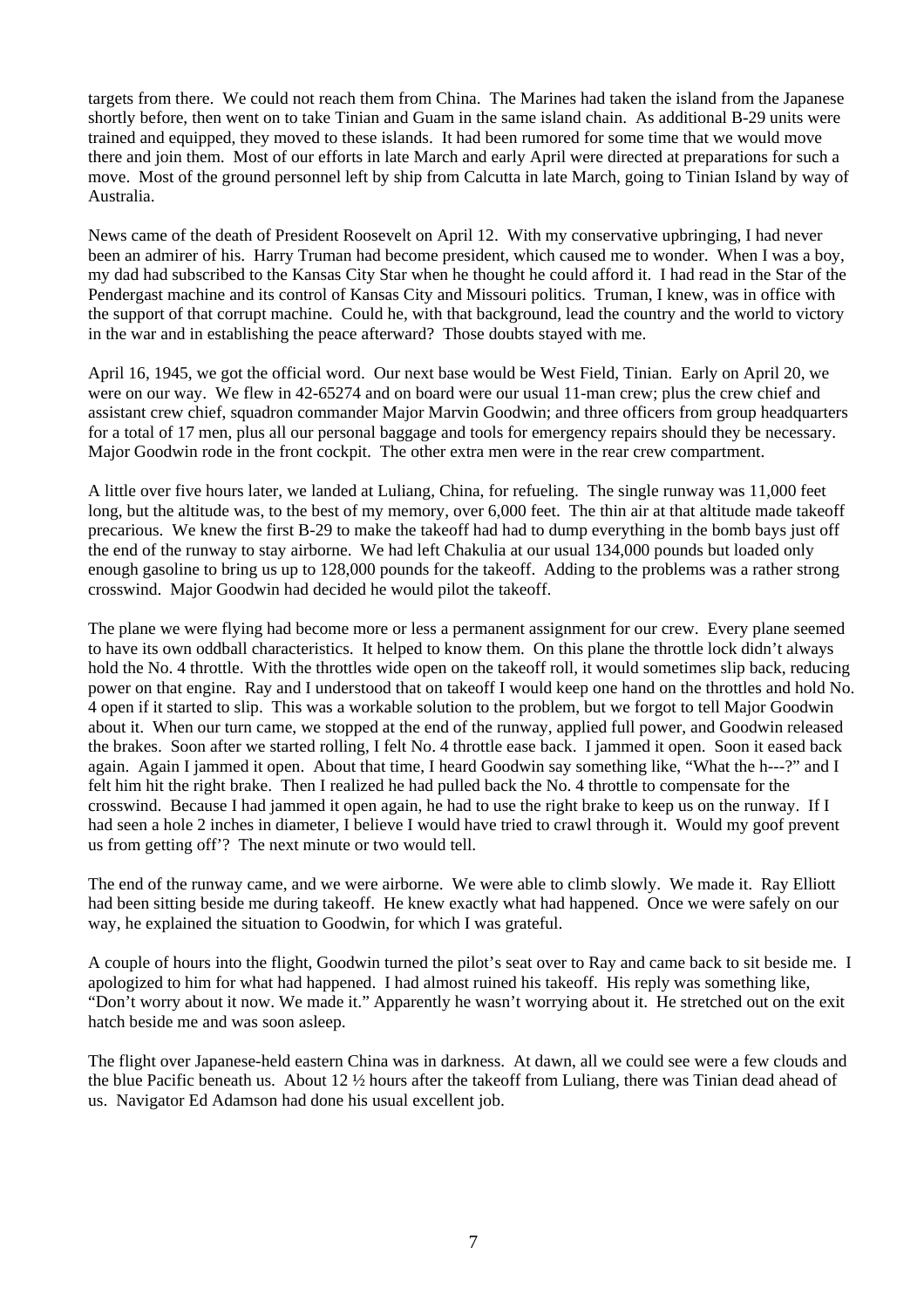![](_page_9_Picture_1.jpeg)

West Field on Tinian, the Marianas home of the  $58<sup>th</sup>$  BW and one of the two B-29 bases on Tinian (the other base, North Field, held the  $313<sup>th</sup>$  BW and the  $509<sup>th</sup>$  Composite Group). In front of the twin runways is the partially complete Japanese Kahe Field – abandoned when the Americans took the island. (*Earl Johnson*)

Life on Tinian was quite a contrast to that in India. The weather was pleasant, though it did rain frequently. Most food had stateside origins and did not need to be boiled. Fresh water was in good supply. Mail arrived in a week, not two weeks or more. Housing was in four-man tents. My tent-mates were Ray Elliott, Ned Baugh, and Charlie Allison. Ray, Ned and I became close friends and spent much time together. Allison was OK but something of a misfit. I doubted he would ever amount to much. Instead, he became an architect and designed and supervised construction of luxury hotels all over the world.

We had no houseboys and had to do our own laundry. At least we knew we had used hot water and soap. The island had no beaches. Soon a zig-zag stairway was built down the coral cliff to the water's edge, near our tent area. We could enjoy swimming there frequently. In June enough Quonset huts had been built that we could abandon our tent and move into one.

Tinian Island was 9 miles by 5 miles at its longest and widest points. Living areas and runways were works in progress. When completed, West Field had two parallel runways stretching almost completely across the island. Before construction started, the island was covered with cane field and brush growing from a thin layer of soil over solid coral rock. The coral made an ideal base for the asphalt runways. The world's largest asphalt plant had been built there. Ground coral mixed with heavy oil made excellent asphalt. The runways and parking areas were no doubt the best we had ever used. The island was fairly level and about 75 feet altitude. Takeoff from and landing approach to the runways were over water, which provided highly satisfactory takeoff and landing conditions. Because of these better conditions, our maximum takeoff weight was raised to 137,000 pounds.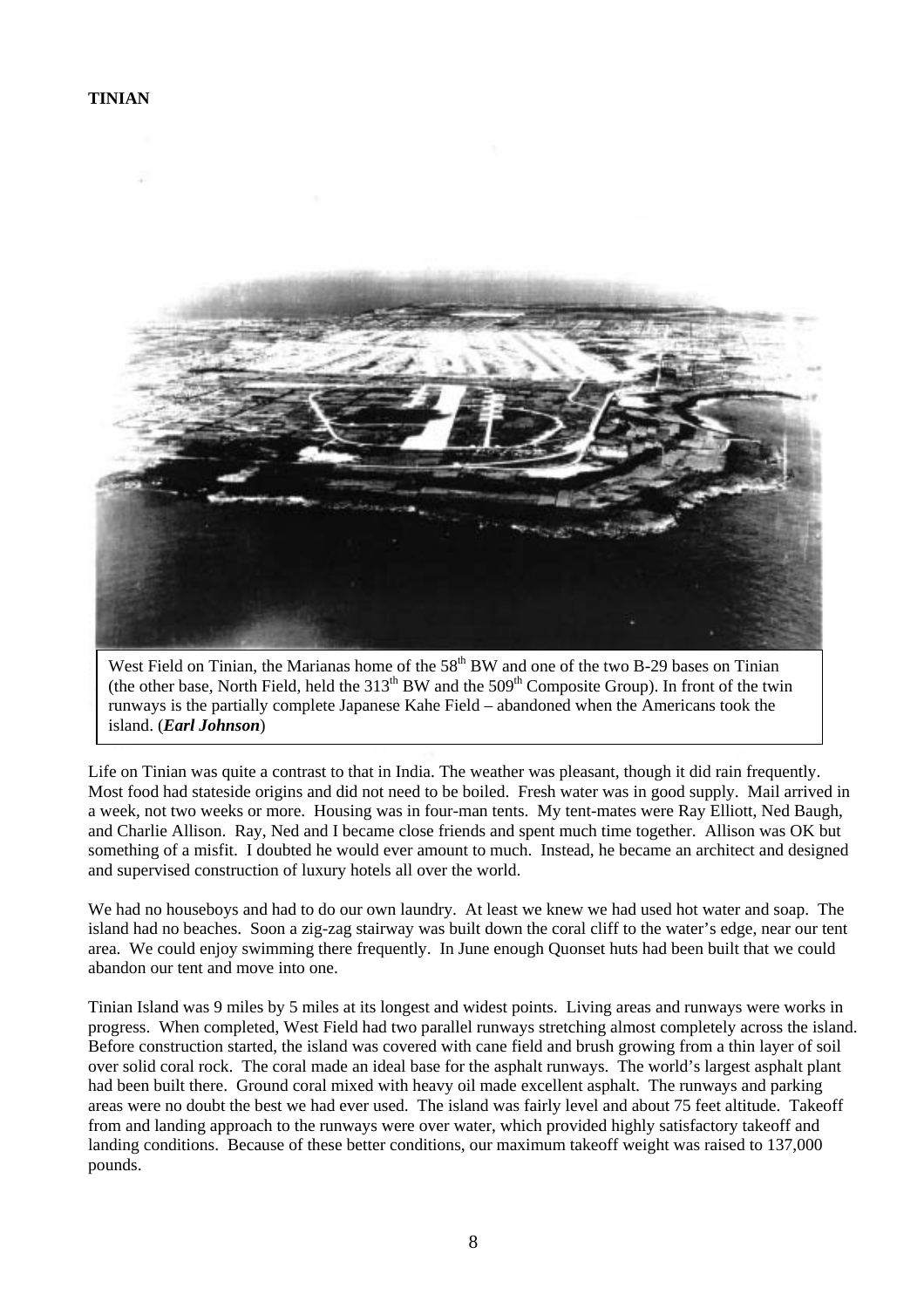We didn't have long to get acquainted with our new surroundings. We were briefed for a mission to the aircraft factory at Kure, Japan, on May 5. Takeoff in early morning was uneventful. Transfer of gasoline from the center wing and bomb bay tanks was always done as soon as possible after takeoff. Our plane was equipped with carbon vane transfer pumps, which were prone to failure. Soon after switching on the pumps, I knew we had a serious problem. We were transferring fuel at only a fraction of the normal rate. I discussed the situation with Ray, telling him if the present rate of transfer continued, we could have it completed before we got to the target. His decision was to continue. The problem didn't appear to be serious enough to abort the mission.

About that time, I began to get the jitters, something that had not happened on any mission before. Perhaps the two-month lapse between the last Singapore mission and this one worsened the situation. Somehow I was sure we would be hit over the target area. I knew I could not do my job unless I could get over the shakes and be calm enough to think clearly. Ten other men in that plane were depending on me to do my job. Their lives depended on me, just as mine depended on them. I prayed as fervently as I had ever prayed in my life — not that we would avoid the danger, but that I would have strength and calmness to do my job properly. Almost immediately it was as though the burden was lifted. I was calm again. Somehow I still felt we were going to be hit, but I was sure we would come through it because God wanted it that way.

I was relieved when gasoline transfer was completed about the time the Japanese coast came into view. As our formation went over the target, we were bounced around considerably by anti-aircraft fire. Before we could take stock of the damage, we were fired on by a fighter. Our No. 2 engine was out. The gunners could see gasoline streaming from the trailing edge of the wing behind that engine. Thankfully no one was hurt. If we were to make the return trip on three engines, we needed the gasoline remaining in the No. 2 tanks transferred to the other three sets of tanks. Now the transfer pumps totally failed, and I soon had to give up the effort. Watching that precious gasoline flow off the wing and being helpless to stop it was almost enough to make a man cry.

All fuel tanks were supposedly self-sealing. A hole made by a .50-caliber slug would seal almost immediately, but a large hole was beyond the self-sealing ability of the tank materials. Inspection on the ground showed one hole big enough that I could put my hand through it and numerous smaller ones.

Ned Baugh and his crew were in our formation and aware of our problems. As we dropped from the formation, they flew with us to offer whatever assistance they could. Because we had lost so much gasoline, it was obvious we could not fly all the way to Tinian. We would need to land at Iwo Jima for refueling and repairs. Ned and his crew would stay with us. As we neared Iwo Jima, we could see nothing but clouds ahead. When the navigators in both planes agreed the island should be below us, we couldn't see it and couldn't pick up any radio signals to guide us. To fly on toward Tinian was pointless. We would probably have to land in the ocean far from any emergency help. Baugh's crew might have made it, but they chose to stay with us. We flew in a search pattern, occasionally out of the clouds but mostly in clouds or rain. I marveled that the other plane could keep us in sight. After an hour, we saw an opening in the clouds and there was Mount Suribachi and the volcanic rock runway. What a relief!

We were fed and put up in tents overnight. Next morning, word came from Tinian that we should leave the plane there and return to Tinian. We all crowded in with Baugh and his crew for the flight. After several days our plane was repaired sufficiently to return it to Tinian. There the decision was made that it should no longer carry bombs. It was fitted with additional radar equipment and would fly radar counter measures (RCM) missions. We flew one such mission on July 7. The target was Chiba, Japan. Our job was not to go over the target but to circle near it. The radar operators on board (I cannot recall how many) constantly searched their screens for signs of Japanese radar. When they located a signal, they tried to jam it. Several times the crew could see searchlights lock onto a plane, then our people could almost immediately locate the signal and jam it. The searchlight would go out. The effort appeared to be fairly successful. Also we had on board several boxes of "window." Window in this case consisted of rolls of aluminum foil designed to unroll when tossed from the plane. The foil was supposed to reflect the Jap radar signals and confuse them to the extent that they were ineffective. I thought it was a novel idea that didn't cost much. Whether or not it worked, I don't know.

Iwo Jima was an 8-square-mile volcanic island halfway between Japan and the Marianas Islands. When the 73rd Wing began operating from Saipan, they soon found planes were being lost because there was no emergency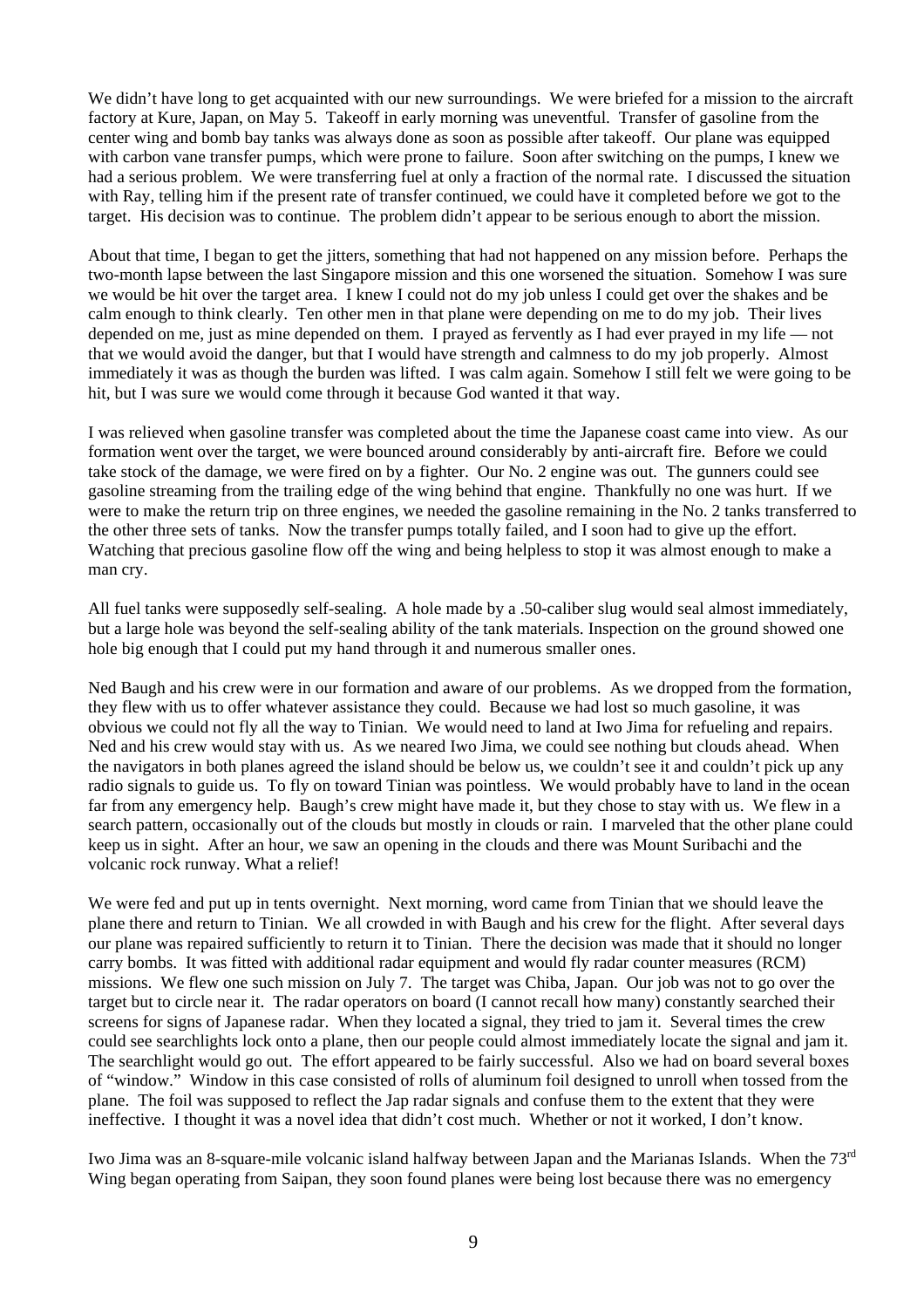field between there and their targets. On February 19, 1945, Marines began an invasion of Iwo Jima. After some of the bloodiest fighting of the Pacific, the island was secured in late March. The news photo of the Marines raising the flag on Mount Suribachi became one of the best-known photos of the war. It is the basis for the Marine Memorial Statue in Washington, D.C.

![](_page_11_Picture_1.jpeg)

Two views of Iwo Jima. **Left**: Mount Suribachi at the southern tip of Iwo Jima and the scene of the famous flag raising photo. The US Marines landed on the narrow isthmus immediately to the right of Mount Suribachi before turning south and capturing it after four days of heavy fighting. Although only four miles long, it took another 32 days before the rest of the island was secured. (*Steve Smisek*) **Right**: Central Field on Iwo Jima. This was the B-29 emergency landing field. Beyond and to the left is the fighter airfield from where P-51s operated to escort the B-29s over Japan. Just visible beyond again and further to the left is Mount Suribachi. (*Earl Johnson*)

Suribachi was the one prominent feature of the island, rising sharply at one end. On some missions, as many as 10 percent of the planes involved had to land at Iwo Jima for repairs or refueling. It would be impossible to estimate how many planes and crews were saved because the runway there was available. I shall be eternally grateful to those who were a part of the battle for the island and to the families of those who were lost there. Were it not for their efforts, I probably would not be here writing of these events today.

#### \*\*\*\*\*\*\*\*\*\*\*\*\*\*\*\*\*\*\*\*\*\*\*\*\*\*\*\*\*\*\*

Again, what missions 274 flew from the Marianas is not totally known although some are recorded on Charles Henning's 'Record of Combat Duty' below. As described above, apart from the first, all were RCM sorties in support of the bombing missions. When returning from the 29/30 July Mission to Tsu, 274, being flown by Lt Ray Elliott, landed at Iwo Jima for fuel where she was photographed along with some 40 or so other B-29s that also stopped off for fuel.

![](_page_11_Picture_6.jpeg)

Following the 29/30 July mission to Tsu,  $274 - now coded as S-31$ (nearest the camera) waits in the refuelling queue on Iwo Jima. The triangle denoted the  $58<sup>th</sup>$  BW, the S the  $40<sup>th</sup>$  BG and the 31 places the plane in the  $45<sup>th</sup>$  BS. Also of note are the remnants of the CBI markings, the coloured fin tip and four horizontal bands still partially visible. These were yellow for the 45th squadron. (*Bill Hess*)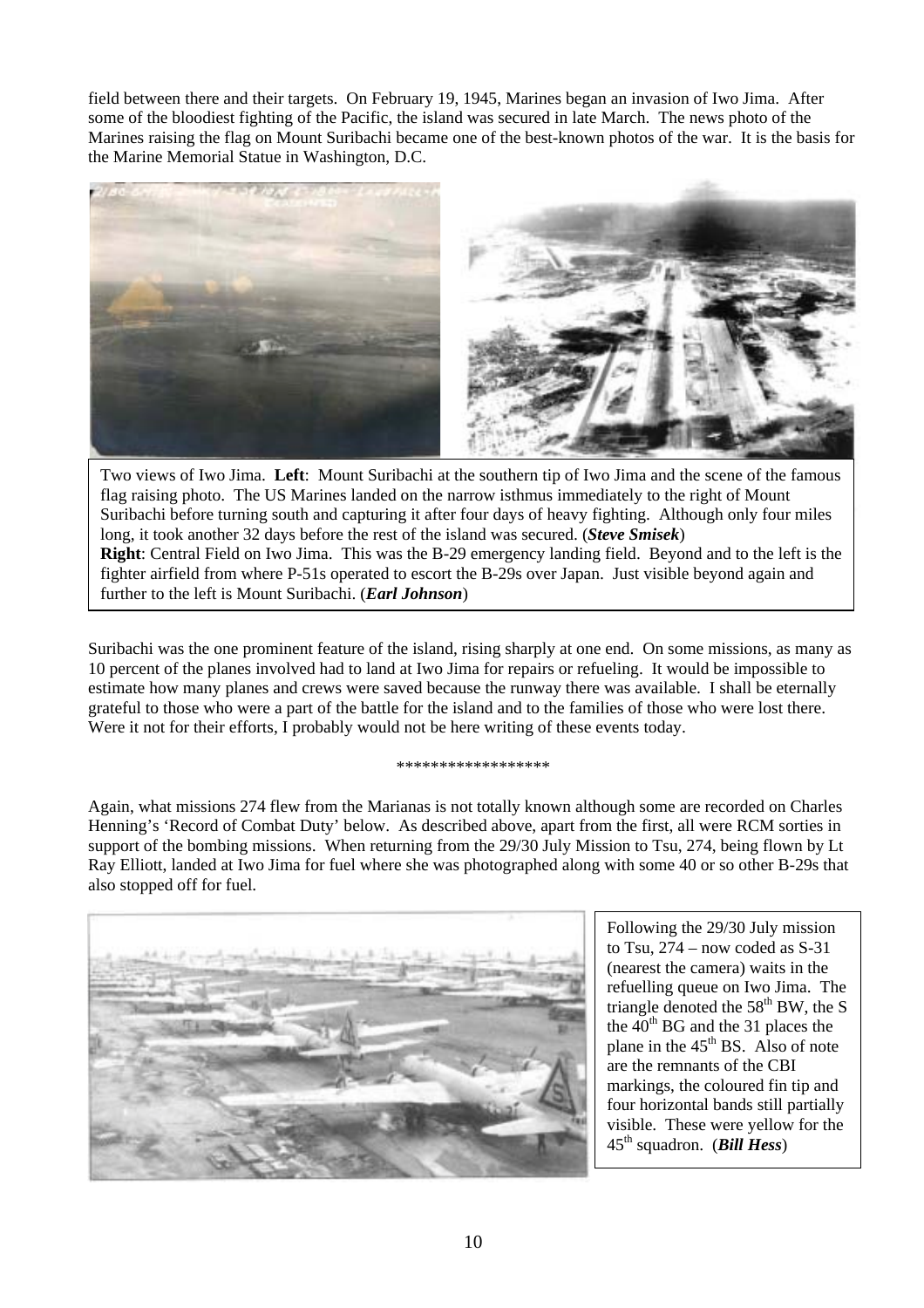274 returned to the US on 17 October, 1945 after which she was stored at Victorville, California. On 21 April, 1948 she moved to Tinker AFB, a major B-29 maintenance depot where, presumably, she was overhauled as shortly after, on 9 June, 1948, she was assigned to Strategic Air Command and the  $2<sup>nd</sup>$  Bomb Group at Davis Monthan AFB. While serving with the  $2<sup>nd</sup> BG$  she deployed to England being stationed at RAF Lakenheath between August and November 1948.

![](_page_12_Picture_1.jpeg)

42-65274 'Bad Penny'. It is not clear when 274 was named Bad Penny. Paul Hunter does not remember the name on 274 when he flew in her and it is possible that she was only named after WWII when serving with SAC. This photo is not dated but is believed to be of Bad Penny when serving with the  $2<sup>nd</sup> BG$ probably taken sometime in 1948. (*Sparky Corradina*)

Soon after returning to the US she was transferred to the  $97<sup>th</sup> BG$  at Biggs AFB, serving there from 7 January 1949 until 4 January 1950 when she was once more placed into storage, this time at Robins AFB. It was from Robins that she was readied for the RAF, being released from the USAF on 27 May, 1950.

The RAF took her on charge on 8 June 1950 as WF442 assigning her to 115 Squadron at Marham. Here she was coded KO-J before moving again, this time on 1 January 1951 to 90 Squadron also at Marham and becoming WP-P.

![](_page_12_Picture_5.jpeg)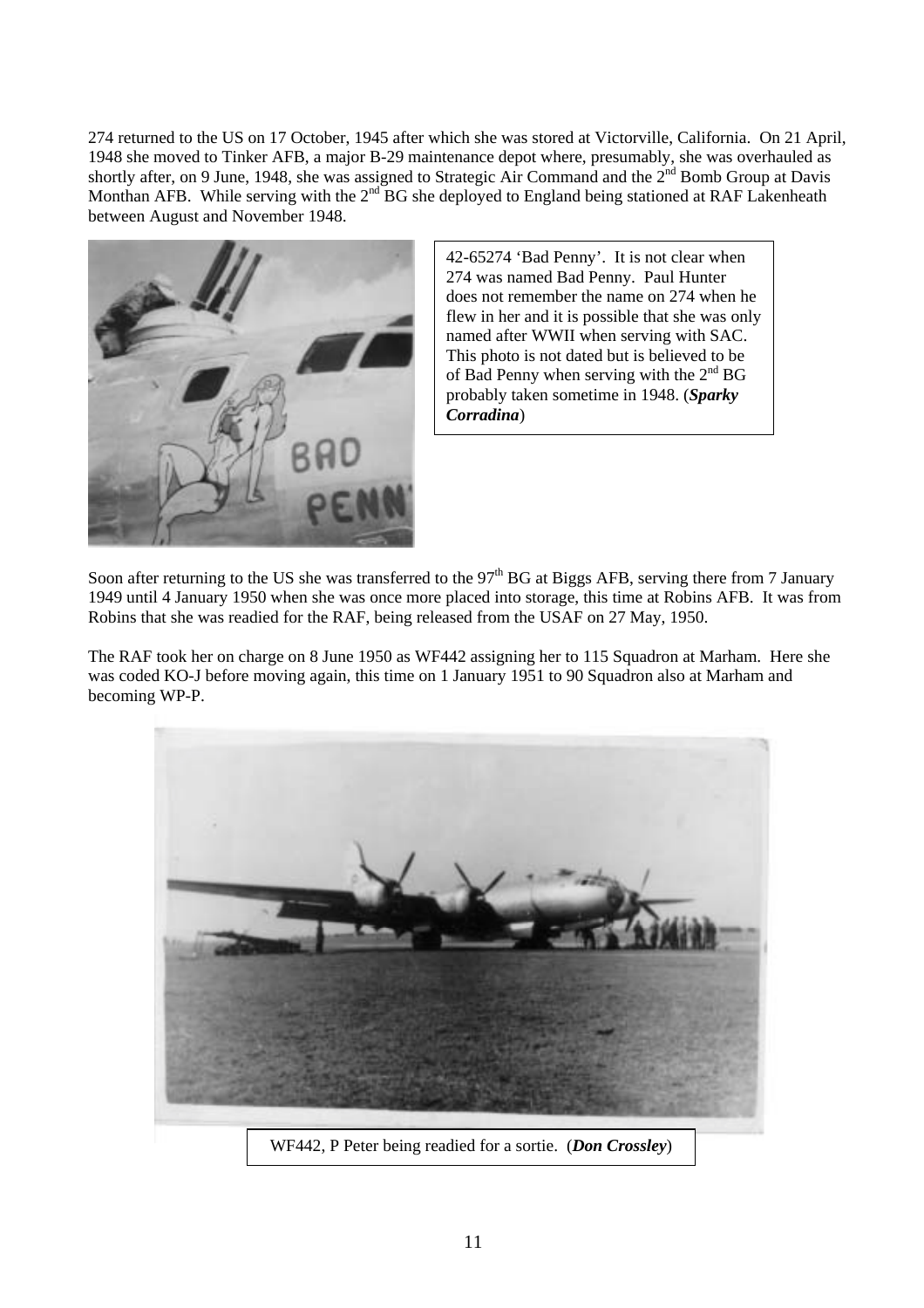While with 90 Squadron she was allocated to Flt Lt Thomas's crew in which Don Crossley served as the signaller and with assistance from his log book Don has provided the following memories concerning flights in WF442:

On 26 January 1951 we carried out a navigation exercise in WP-P over the Atlantic to find an ocean weather ship. Airborne just short of 8 hours. I communicated with the ship's radio operator by Morse and voice. It was such a novelty for him that he wouldn't stop talking (or key tapping!). As we flew towards the ship I requested their weather conditions and he let me have them, starting at sea level and going right up to about 40,000ft!

When we arrived I remember thinking how small the ship looked, and I believe they were on station for weeks on end. We went down to do a "beat up" – not much use going all that way without making it something special for them. Their wireless op was most reluctant to break off our little tête-à-tête!

Carrying out a fighter affiliation during August 1952 the attacking aircraft was a Gloster meteor and after the exercise we landed at his base that was either Speke or Hooton Park; the fighter pilot was in the auxiliary and was keen to look around our B-29. Having satisfied his curiosity he asked if any of our crew fancied a trip in his Meteor – I was the only one interested. We tore down the runway and almost as soon as we were off the deck he scared the life out of me by doing a double role over Liverpool. A great experience, but had I known what he was going to do before we took off......

We were quite impressed with the comfort of the Washington, and it was true, there were ash trays fitted. Along with the whole of the crew compartments being quilted, they were of course pressurised cabins, and it was standard practice that, soon after gaining a bit of height, the skipper would call for the aircraft to be pressurised.

There were two main crew compartments, one at the front where the Pilot, Co-Pilot, Navigator, flight Engineer and Wireless Operator had positions, and one in the rear where the rest of the crew were positioned. The bomb bays were between the two crew cabins. Access between these two crew areas was via a long tunnel through which one had to crawl. As I recall, that was why the B29 was often called 'The Tube'.

The Wireless equipment was positioned at the rear of the front compartment, on the starboard side; I felt like Little Jack Horner sitting in a corner. I had a swivel seat and the radio equipment, if my memory serves me right, was manufactured by Bendix. A novelty with this equipment was the provision of a gas-filled bulb that one could hold close to the transmitter and tune for maximum aerial current by observing the brightness of the bulb. It looked like a bit of magic, lighting up with no wires connected to it!

To my right was a large round door that gave access to the forward bomb bay. This door was circular, like a large porthole, about a yard across with a large hinge on the left, and a latch on the right hand side. Needless to say, the bomb bays were not part of the pressurized system. More often than not, when the aircraft pressurization was activated, pressure would be lost due to leakage around the rubber seal that surrounded the access door to the bomb bay. Situated, as I was, right next to the door this leakage was obvious by the sound of air escaping and the best way of remedying this was to kick the door around its periphery, so as to seat it correctly onto the seal.

I recall quite clearly of one occasion when the order of the boot didn't work. Having heard the tell-tale hissing, I used my persuading right foot at different parts around the door and the Engineer told me that the pressure was now holding steady. Fine. I had just turned my back on it to so as to return to my radio position when there was an almighty bang and I thought I was in a snowstorm as loads of white snowflakes were floating around. My thermos flask, logbook, microphone and every thing else disappeared — and I had gone deaf.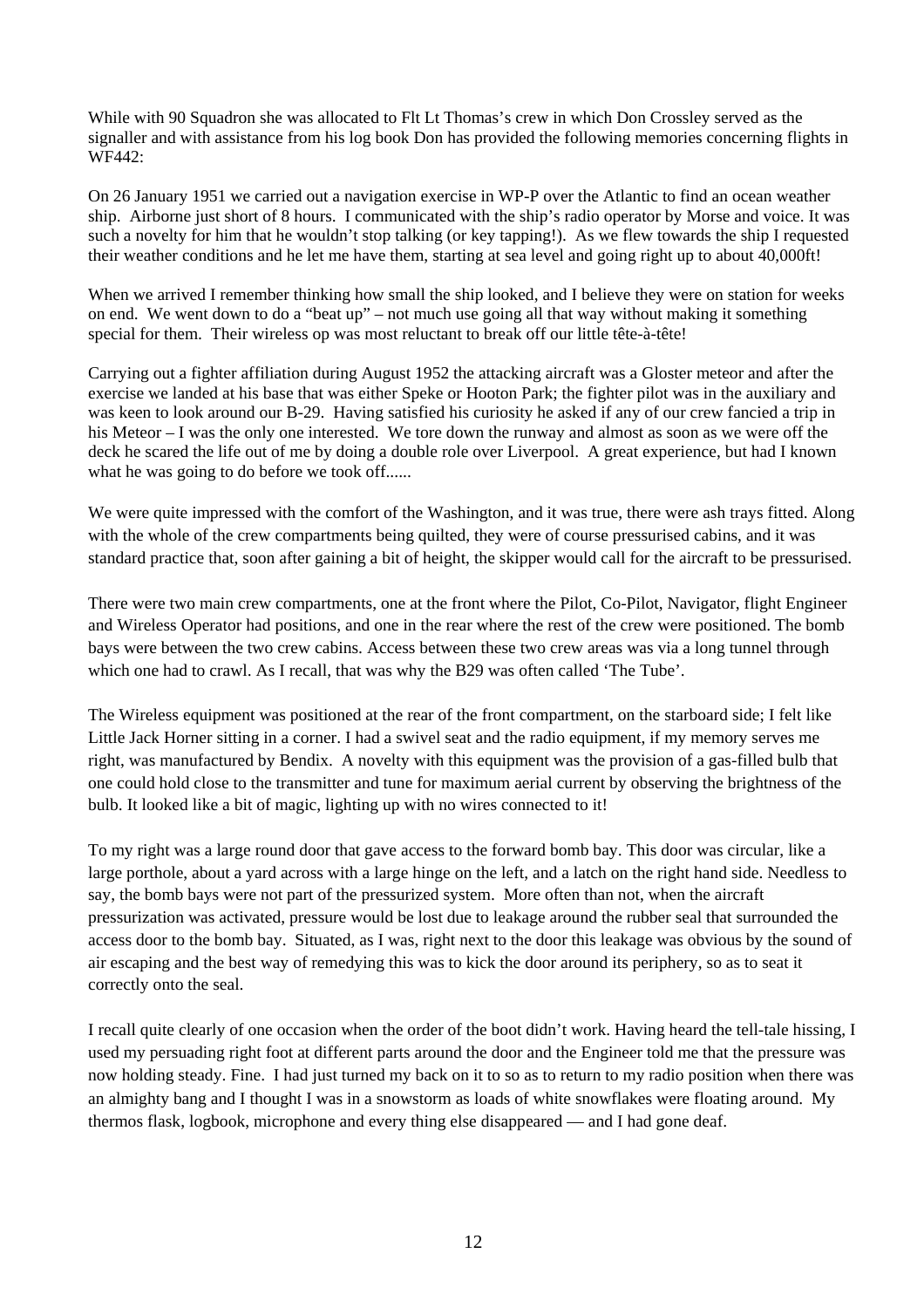It took a while for me to realize that the bomb bay access door had faulted, and the resulting pressure loss had wrenched it off its fastening. The rapid pressure drop pulled the quilted sound proofing from the aircraft interior (hence the 'snow storm') and had also sent my belongings into the bomb bay. I couldn't communicate with the skipper for two reasons, first my microphone was somewhere in the bomb bay, and second, I was stone deaf! I feared that my eardrums were perforated. George Wood the Navigator was close by and he told the pilot what the problem was. We landed pretty sharpish and a blood wagon soon had me round to the sick quarters. Fortunately no permanent damage was done - to me that is!

Also near to me was the pee tube, to relieve the aircrew bladder. That's if you were lucky, for it had a habit of becoming blocked. On one trip we had the Station Commander with us and being only human, he was obliged to come back stage to do what comes naturally. Being no respecter of rank, the pee tube was blocked even for his highness and as soon as he started (peeing that is) he was 'awash'. Now I don't know if this is anyone else's' experience when flying, but once I started I found it very hard to stop. I was pleased to see that this also applied to Group Captains. He also found it difficult to maintain his dignity and contain himself at the same time.

Was I the only guy who had embarrassing moments?

Another time the Squadron C.O. took our crew up, I think it was for some practice bombing and it was getting dusk. The sun had just set as we got airborne. Please bear this in mind. As we climbed, I took a look through the small round window into the bomb bay, this was standard practice, just part of the routine but, horror of horrors, there were some flames flickering in the rear of the bomb bay!

Quick as a flash I was on the intercom telling the C.O. of the problem. He told me to keep an eye on it and started a rapid return to Marham, at the same time getting the emergency systems in place. As we gradually reduced altitude, the height of the flames diminished until they were out altogether, and that's when I looked for a big hole in which to crawl! There was no fire, never had been. What I had seen were the sun's rays that reappeared from the sunset, as we climbed quicker than the pace at which the sun was going down. The rays were getting into the bomb bay through the small space between the bomb doors in the belly of the B-29. They fell on a piece canvass that was fluttering in the wind and for all the world had looked like a red living flame!

I spent the next few minutes wondering how best to tell the C.O. that no heroics were called for, and that he could forget the prospect of an A.F.C. When I finally plucked up the courage to tell him, I remember how deafening was the silence on the intercom; he still abandoned the flight and I seem to recall the words he used to my usual skipper, something like, "Remind me never to take your crew up again". We have to be grateful for small mercies!

My time at Marham was from 4 October 1950 to 12 November 1952. Serving first on the Washington Conversion Unit and the rest of the time on 90 Squadron. I was then posted to 57 Squadron at Coningsby on l3 November 1952 to 30 April 1953 where I flew with F/Lt Scott; two of the other crewmembers were Sgt Harry Seaton & Sgt Dickie Semper, both Flight Engineers, but one must have doubled as  $2<sup>nd</sup>$  Pilot.

Other Wireless Operators that I remember there were Sgt's Rankin and Rivkin, (Sounds like a comic duo) the former was a Scotsman and the latter was a madman. He walked about in a bowler hat. Yet another Wireless Op. was a chap called Douglas. He had a stammer so we could hardly nickname him anything other than Diddly-da-di.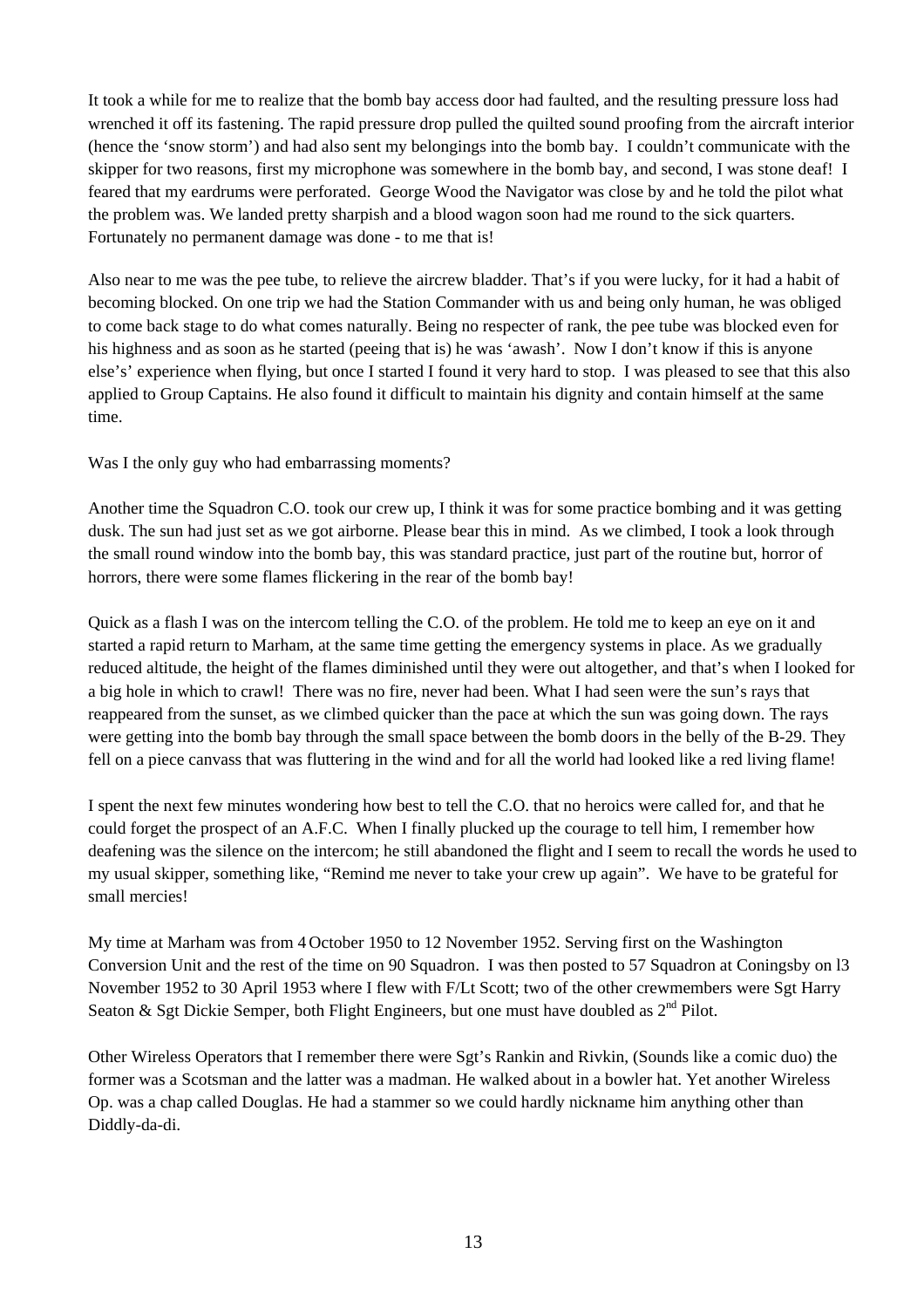![](_page_15_Picture_0.jpeg)

90 Squadron Signallers outside the 90 Squadron Signals Office, RAF Marham, 1951: **Standing L-R**: F/Sgt Johnny Johnson, F/Sgt J Robinson, F/Sgt W Kennedy, F/Sgt A Fishburn **Sitting L-R:** M/Sgt A Hutton, F/Lt A Cairns, Sgt Don Crossley. (*Don Crossley*)

We were privileged to have as Station Commander Willie Tate of Tirpitz fame; during the month of March 1953 he took our crew no less than six times for different exercises in the 'Tube'. The first time we were taxiing round the peri track and we must have been passing his married quarters, and Willie was waving to his family. Not giving his taxiing too much attention he ran off the tarmac and the under-carriage got stuck in the soft ground – mission aborted.

Willie Tait also came along the monthly dances that took place in the Sergeants Mess; Best Blue and gongs were the order of the day, and what a proud display he was able to show. So much so that he had a distinct list to port with the weight of his decorations.

\*\*\*\*\*\*\*\*\*\*

WF442 was finally allocated to the Disposal flight on 30 April, 1953 and returned to the US and Air Material Command at Davis Monthan AFB on 19 July, 1953. Perhaps due to her age, the USAF did not keep her for long and she was 'reclaimed' on 14 September 1953 at Davis Monthan.

![](_page_15_Picture_6.jpeg)

**Left**: Sgt's Mess party, 90 Squadron early 1950. Left to Right: Flt Lt Thomas, Flt Lt Douglas (in background) Sgt Bill Reid (crew Chief of WF 442), (back) unknown, (front) Navigator from Flt Douglas' crew (name not known), Master signaller Hutton (Jock) – Flt Lt Douglas' crew, Sgt Signaller Don Crossley. **Right**: Flt Lt 'Tommy' Thomas at the controls of P-Peter. (**Both**, *Don Crossley*)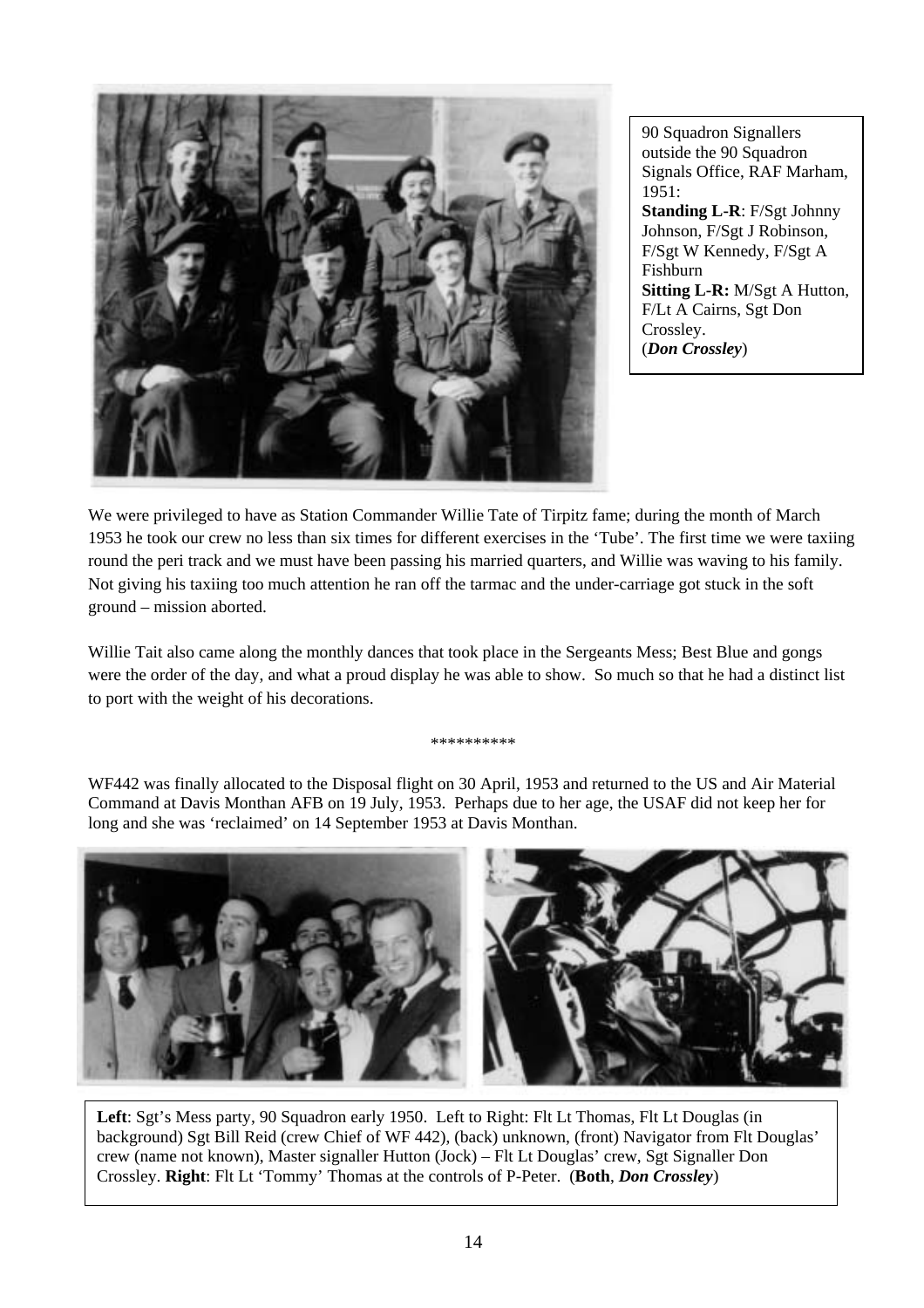GRAUP AOth Bomb

RECORD OF COLORIT JUTY

Cit.

CREW NO. FOSITION OFC

S Kall220 A5th Bomb

| $\frac{\text{Heuntag}}{\text{(Last)}} - \frac{\text{deuntag}}{\text{(Eurs)}} - \frac{\text{A.}}{\text{(Lust)}} - \frac{\text{A.}}{\text{(Lust)}} - \frac{\text{Sgt}}{\text{(Lust)}} - \frac{\text{Sgt}}{\text{(Lust)}} - \frac{35547647}{\text{(Lust)}} - \frac{580}{\text{(LCS)}}$ |  |  |  |  |
|-------------------------------------------------------------------------------------------------------------------------------------------------------------------------------------------------------------------------------------------------------------------------------------|--|--|--|--|
|                                                                                                                                                                                                                                                                                     |  |  |  |  |

Awards-Docorntions Granted\_<br>Date Left Continental U.S. 17 August 1945 AUTH:

| LIE OF                         |     | GENT <sub>aber</sub> |        | NJ LEL         |                  | Committe Totals    |               |              | XHT   |
|--------------------------------|-----|----------------------|--------|----------------|------------------|--------------------|---------------|--------------|-------|
| $\mathbb{Z}_4$ CH              |     | PHIC IC_             | 医主星灯   | CREW!          | C.LE.T.          | Citat              | <b>LETTES</b> | INT          | EY    |
| D.A.B.T                        |     | SHIP CATION OF       | FLYLIG | CADIT          | FLVLXE:          | CRIMIT             | $-$ OH        | OK           | CIE!  |
| TESTON NO.                     |     | <b>SAMAR</b>         | 改更版    | SOUTH S        | HUTRS            | SOLTIES            | DUTY          | <b>ENTEY</b> | $-24$ |
| CBI THEA                       |     | OR.                  | 27,15  |                |                  |                    |               |              |       |
| CRT THEA                       |     | c                    | 58,00  | 5.             | 85.15            |                    |               |              |       |
| $5 - 5 - 45$                   | 274 | Aure                 | 13,30  |                | 98:45            | 5                  |               |              |       |
| $5 - 17 - 45$                  | 740 | Tokyo                | 12.50  | ı              |                  | 6                  |               |              |       |
| $5 - 24 - 45$                  | 668 | <b>Tokyo</b>         | 15:25  |                | 111.35           | $\overline{z}$     |               |              |       |
| $5 - 26 - 45$                  | 738 | <b>Tokyo</b>         | 8,00   |                | 127:00           | 8                  |               |              |       |
| $5 - 29 - 45$                  | 668 | Yokohama             | 15,10  |                | 135:00           | 8                  |               |              |       |
|                                |     | MAY                  | 64:55  |                | 150:10           | 9                  |               |              |       |
| $6 - 1 - 45$                   | 718 |                      |        |                | 150:10           | 9                  |               |              |       |
| $6 - 7 - 45$                   | 554 | <b>Osalca</b>        | 15.10  |                | 165:2            | 10                 |               |              |       |
| $6 - 10 - 45$                  |     | <b>Canka</b>         | 17,00  |                | 182:20           | 11                 |               |              |       |
|                                | 668 | Kasum1               | 15:45  | 1              | 198:05           | 12                 |               |              |       |
| $6 - 22 - 45$<br>$6 - 26 - 45$ | 915 | Hims 11              | 18.00  |                | 216:05           | 13                 |               |              |       |
|                                | 274 | Okayama              | 15:10  | 1              | 231:15           | 14                 |               |              |       |
|                                |     | <b>JUNE</b>          | 81:05  | 5              | 231.15           | 14                 |               |              |       |
| $7 - 1 - 45$                   | 274 | Kure                 | 16.30  | 1              | 247.45           | 15                 |               |              |       |
| $7 - 7 - 1.5$                  | 274 | Chiba                | 16:00  | 1              | 263.45           | 16                 |               |              |       |
| $7 - 10 - 45$                  | 795 | Sendai               | 16.15  |                | 280.00           | 17                 |               |              |       |
| $7 - 13 - 45$                  | 274 | Utau                 | 18.10  | ٦              | 298,10           | 18                 |               |              |       |
| $7 - 24 - 45$                  | 668 | OBAka                | 16:30  |                | 314:40           | 19                 |               |              |       |
| $7 - 29 - 45$                  | 274 | Tou.                 | 14:45  |                | 329:25           | 20                 |               |              |       |
|                                |     | JULY                 | 98:10  | 6              | 329:25           | 20                 |               |              |       |
| $8 - 2 - 45$                   | 529 | Hachioji             | 14:40  |                | 344105           | 21                 |               |              |       |
| $8 - 6 - 45$                   | 274 | Imphari              | 15:40  |                | 359:45           | 22                 |               |              |       |
|                                |     | <b>AUGUST</b>        | 30:20  | $\overline{2}$ | 359:45           | $22^{1}$           |               |              |       |
|                                |     |                      |        |                |                  |                    |               |              |       |
|                                |     | CLOSED OUT           |        |                |                  | CERTIFIED CORRECT  |               |              |       |
|                                |     |                      |        |                |                  |                    |               |              |       |
|                                |     |                      |        |                |                  |                    |               |              |       |
|                                |     |                      |        |                | ZANE L. ABBOTT   |                    |               |              |       |
|                                |     |                      |        |                | Major, Air Corps |                    |               |              |       |
|                                |     |                      |        |                |                  | Operations Officer |               |              |       |
|                                |     |                      |        |                | 45th Bomb Sn.    |                    |               |              |       |
|                                |     | RESTRICTED           |        |                |                  |                    |               |              |       |
|                                |     |                      |        |                |                  |                    |               |              |       |
|                                |     |                      |        |                |                  |                    |               |              |       |
|                                |     |                      |        |                |                  |                    |               |              |       |
|                                |     |                      |        |                |                  |                    |               |              |       |
|                                |     |                      |        |                |                  |                    |               |              |       |
|                                |     |                      |        |                |                  |                    |               |              |       |
|                                |     |                      |        |                |                  |                    |               |              |       |
|                                |     |                      |        |                |                  |                    |               |              |       |
|                                |     |                      |        |                |                  |                    |               |              |       |
|                                |     |                      |        |                |                  |                    |               |              |       |

Record of Combat Duty for Chuck Henning, CFC. Note 274 as the 'ship no' for several missions. (*Chuck Henning*)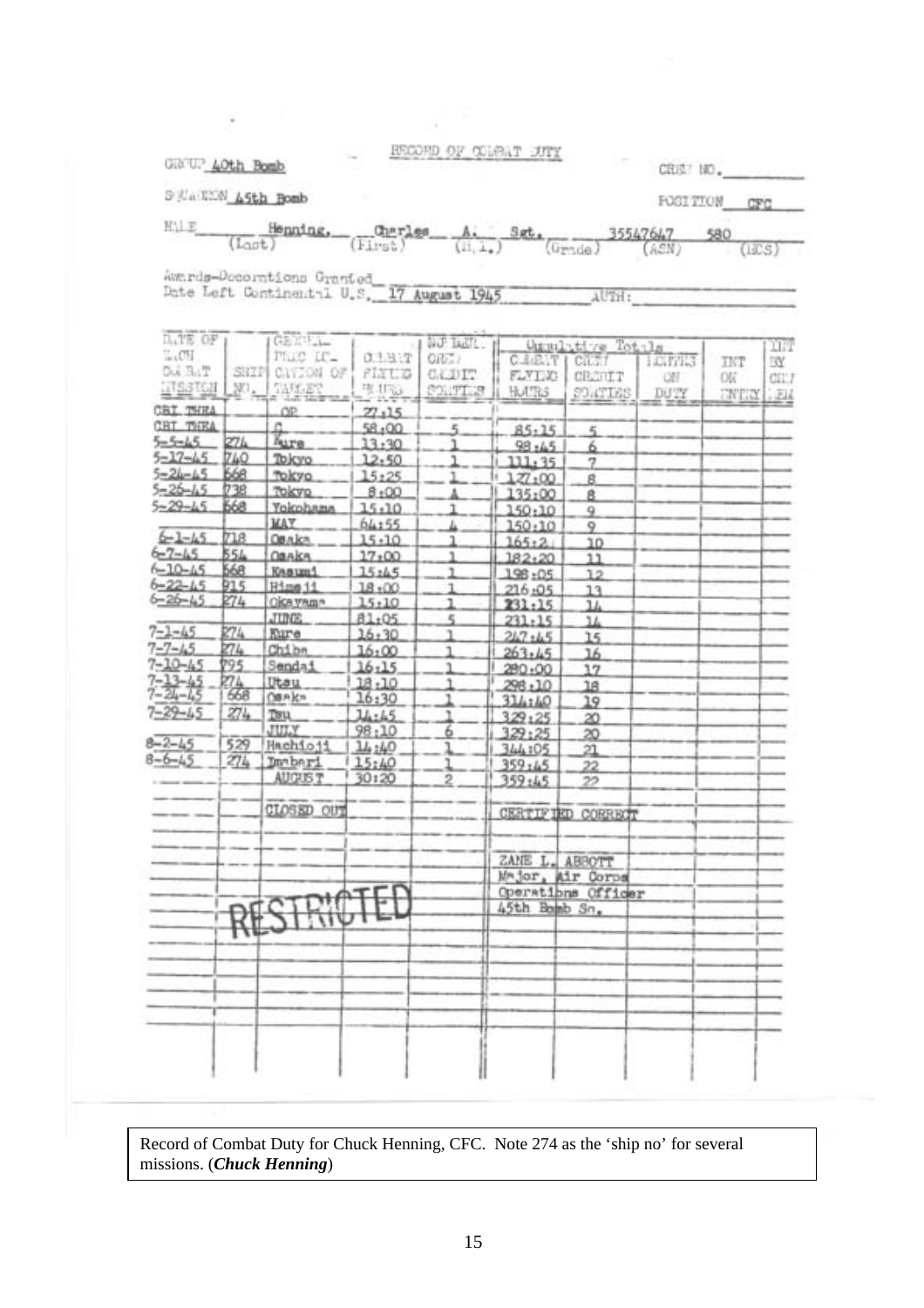# The B-29 Gunnery System (with thanks to J Brown)

The B-29 was equipped with a fully remote control turret (RCT) gunnery system that, at the time the B-29 entered operational service, was the most advanced in the world. Although the original design was intended to incorporate a system designed by Sperry, problems with the development of this system resulted in all production aircraft having a General Electric (GE) system. The Sperry system was eventually installed into one of the prototype XB-29s for testing (see below) but it never managed to perform as well as the GE one.

The reason for choosing remote control turrets was to allow the B-29 to be pressurised, something that required the gunners to remain within the pressurised crew compartments while the guns and turrets remained outside. However, a remote control gunnery system had many other advantages when compared with contemporary types of manned gun turrets. Because it did not have to accommodate a gunner, the turret could be made much smaller and therefore created less drag that in turn allowed considerable improvement in the aircraft's performance. Secondly, a gunner could control more than one turret from a single sighting station thus providing a concentration of firepower where it was most needed and the loss of a sighting station or gunner did not necessarily mean the loss of a turret's firepower. The RCT system also permitted the most effective location of the turrets and gunners to give all round protection. Furthermore, because the gunner was not subjected to noise and vibration when firing the guns his sighting accuracy was greatly improved.

When used by the RAF the B-29 was armed with twelve 0.5-inch Colt-Browning machine guns in five turrets. The upper forward turret housed four guns whilst each of the other four turrets housed two guns. This was not always the case and early models of the B-29 had a two gun upper forward turret and a single 20 mm cannon between the two machine guns in the tail turret. The upper forward turret was changed to four guns to allow greater firepower to be directed against frontal attacks. Although the four-gun turret became standard fit on all B-29s, the new turret did not actually result in an improvement of firepower. Tests carried out by the US Army Air Corps showed that the four-gun turret had greater bullet dispersion getting only about 5% hits per gun compared with 9% for the two-gun version. The cost of changing to the four-gun turret (about 1,000 lbs in weight, 3 miles per hour drop in speed and a reduction of 188 miles in range) was only accepted as the additional guns provided increased protection should one gun jam and it also significantly helped crew moral. The 20mm cannon was removed from the tail mount to save weight and also because the trajectory of the 20mm shell was significantly different to the .5-inch bullets and the combination was therefore ineffective.

With the exception of the tail gunner, all gunners could control more than one turret from their sighting station. Each had a primary turret although interchange of turret control between sighting stations was achieved by the flick of a switch, change-over switch boxes being located adjacent to each gunner's position (see diagram on next page).

![](_page_17_Picture_5.jpeg)

Gunners did the upper surface check during the pre-flight. Glen-Leary & Bob Bevan part of WF508's crew (44 Squadron) inspect their B-29. Not bad on a nice sunny day but in icy weather not so good! (*John King*)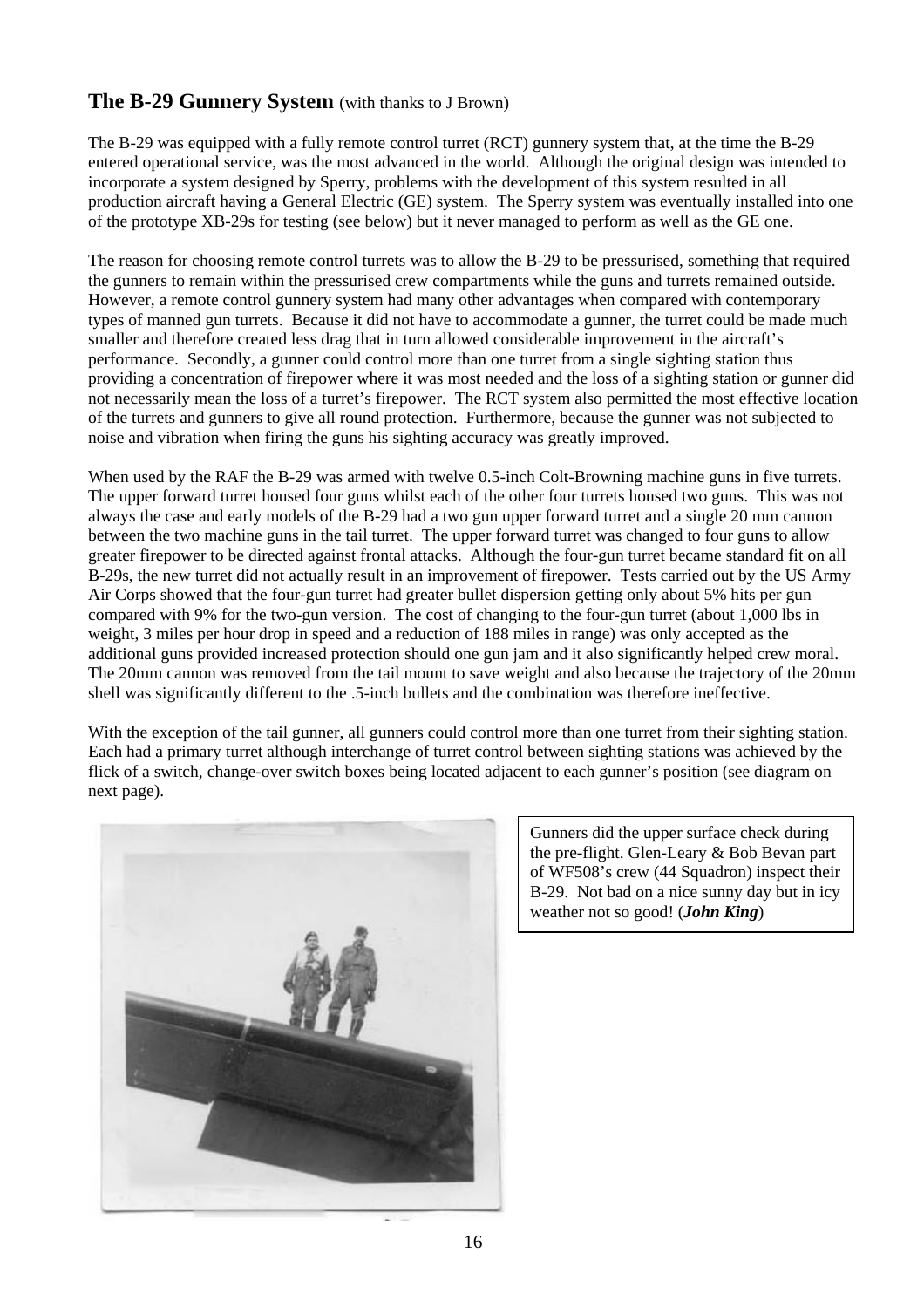| HOSE<br>SIGHTING<br>STATION<br><b>TERRIT GENERO</b>                                                        | On New Solvey<br>AND TURN SELECTOR SWITCH                                                                                                                                                                                                   |                     | <b>DUT</b>           | z                    | z                    | ā                  |                       |             | 5                    |                                            |             |  |                                                                                           |                                                                    |
|------------------------------------------------------------------------------------------------------------|---------------------------------------------------------------------------------------------------------------------------------------------------------------------------------------------------------------------------------------------|---------------------|----------------------|----------------------|----------------------|--------------------|-----------------------|-------------|----------------------|--------------------------------------------|-------------|--|-------------------------------------------------------------------------------------------|--------------------------------------------------------------------|
| <b>UPPER</b><br>PORMARD                                                                                    | On Blater Science                                                                                                                                                                                                                           |                     |                      |                      |                      | RIGHT              | <b>RIGHT</b>          | RIGHT       | LEFT                 | LET<br>LET                                 |             |  |                                                                                           | RELEASE SWITCHES<br>ON NOSE STISTEM<br>SWITCH BOX<br>NOSE QUINNERS |
| SONTHO STATION<br><b>BASTER</b><br>G-STATION<br><b>BUSITER</b><br>G STATION<br><b>UPPER</b><br>HAAR TURNET | $\begin{array}{l} \displaystyle \lim_{n\rightarrow +\infty} \displaystyle \mathrm{Gamma} \, m \\ \displaystyle \lim_{n\rightarrow +\infty} \displaystyle \lim_{n\rightarrow +\infty} \displaystyle \lim_{n\rightarrow +\infty} \end{array}$ | <b>Upper System</b> | <b>Upper System</b>  | <b>Upper System</b>  | Nose System.         | <b>Nose System</b> | <b>Blister System</b> | Tail System | Nose System          | <b>Mister System</b><br><b>Tail System</b> | Tail System |  | Primary and Secondary Controls<br>TRANSFER SWITCHES<br>ON ILLISTER SYSTEM<br>/ SWITCH BOX |                                                                    |
| LOWER<br>ILLA, I TURELT                                                                                    | H                                                                                                                                                                                                                                           | <b>Upper Rear</b>   | <b>Upper Forward</b> | <b>Upper Forward</b> | <b>Lower Forward</b> | Lower Ferword      | <b>Lower Rear</b>     | Tail        | <b>Lower Ferword</b> | Lower Rear<br>Tail                         | Tail        |  | SECONDARY CONTROL<br>PENART CONTROL                                                       |                                                                    |
| TATION                                                                                                     | H                                                                                                                                                                                                                                           | Upper               |                      | None                 |                      | Right              |                       |             | <b>Sime</b>          |                                            | Tail        |  | RESTRICTED                                                                                | GIF 2-3                                                            |

**Above**: Extract from a 1943 B-29 gunner's manual showing the primary and secondary turret controls. Note the two gun upper forward turret and 20 mm cannon in the tail. (*Bill Royster*). **Below**: Gunners from a 330<sup>th</sup> BG B-29 at North Field Guam pause for the camera while maintaining the lower rear turret of their B-29. (*Lee Crowder via Jeff Brown*)

> BLeht-Ounne Dunner Tax. rn1 PI Jo Enn. Unide tel-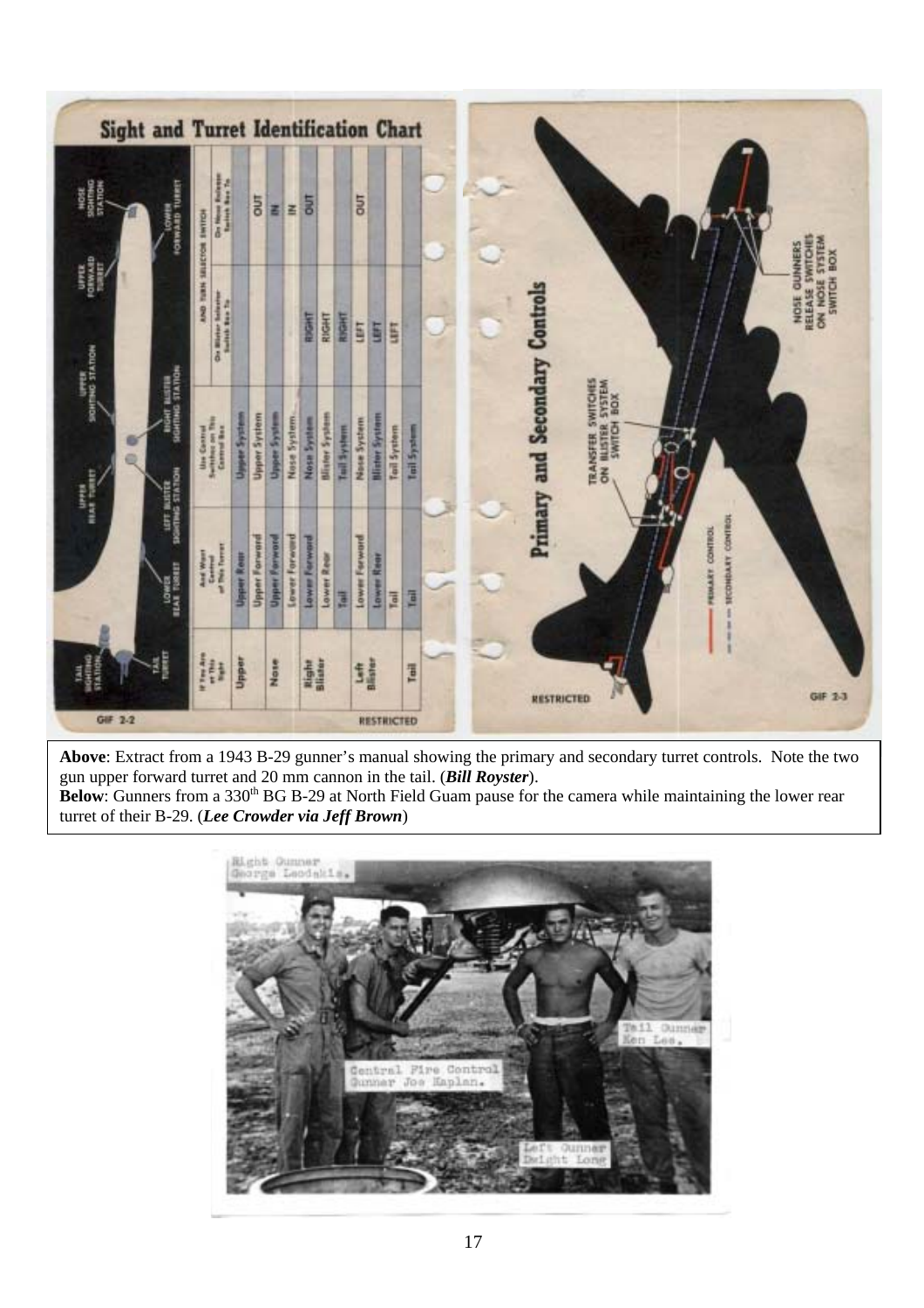### **The Sperry Remote Control Gun System**

On 5 February 1940 the US Army Air Corps (AAC) issued Request for Data R-40B and Specification XC-218 to four airplane manufacturing companies that were considered capable of meeting the advanced requirements; Boeing, Lockheed, Consolidated and Douglas. Boeing responded with their Model 345 – which eventually became the B-29. At this time the B-29 was to be fitted with a remote control gun system designed by Sperry.

The Sperry system included five turrets, forward upper/lower, rear upper/lower and tail. The gunners used teardrop shaped viewing blisters and periscopes to control any of the guns and there was no tail gunner – the tail guns being controlled from the rear crew compartment. Unfortunately (or fortunately considering the comments of Kenneth Eidnes below!), Sperry encountered severe development problems and the system was not ready when the first XB-29 was due to fly. As the problems were not being remedied quick enough the AAC adopted an alternative system produced by General Electric (GE) and this was the one that was eventually used in all production B-29s.

The decision to change gun systems was not made until late on and the first two XB-29s (prototype B-29s) although they carried no armament were configured for the Sperry system with no tail turret and teardrop sighting blisters. The Third (and final) XB-29 although still having no armament or tail gunner position had the production sighting blisters.

Despite having rejected the Sperry system in favour of the GE one, the AAC conducted tests of both systems at their Eglin Air Base during 1943. Kenneth Eidnes was assigned to these tests and remembers both systems:

Lt. Col. Paul Tibbets Jr. was my CO and we used the 2nd YB-29 # 36955 with the GE system and the XB-29 for the Sperry system

On June 26<sup>th</sup> 1943 I flew on the first YB-29 #36954 on its maiden flight. Shortly after that I was transferred to the 40th Bomb Group, 25th Bomb Sq. at Pratt, Kansas. We had the second YB-29 # 36955 for our tests. The tests were all on the GE System, and I worked with Cliff Woodward a GE Engineer. All firing was done at a bombing range just west of Pratt, Kansas. It had an open range law and many cattle would be on the range. We were not able to see them from altitude and several were killed. As the winter weather in Kansas is not the best for flying we took our YB-29 to Eglin Field, Florida on Oct.  $25<sup>th</sup> 1943$ .

At Eglin Field, Col Tibbets, along with Bob Caron (tail gunner on the Hiroshima mission) brought the XB-29 that was fitted with the Sperry system to us (*presumably the first XB-29 as the second was lost in an accident on 18 February 1943 – killing Boeing's chief test pilot Eddie Allen, and the third XB-29 was configured for the GE system, Chris Howlett*). These two aircraft are the only ones I worked on for the tests.

The Sperry system was a very odd system indeed. Scanners on either side of the plane would tell the gunner where targets were. The gunner then used a periscope to track the target; this required a lot of teamwork among the crew – better for the gunner to track the target himself. Furthermore, when the target got below the horizontal the sight switched over to a bottom prism that made the target appear upside down – very confusing to say the least! Also, the Sperry system used hydraulic oil to operate. I do not recall the pressure but it was quite high and this caused small leaks making it hard to work on the system without slipping or falling down. In the cold temperature of high altitude flight, the oil became thick which caused the movements to be jerky, not smooth at all – that took care of the accuracy! This, plus the oil leaks caused the downfall of the unit.

Don't recall the percentage of hits with the Sperry but under test conditions with the GE system I could get up to 75% hits very often.

\*\*\*\*\*\*\*\*\*\*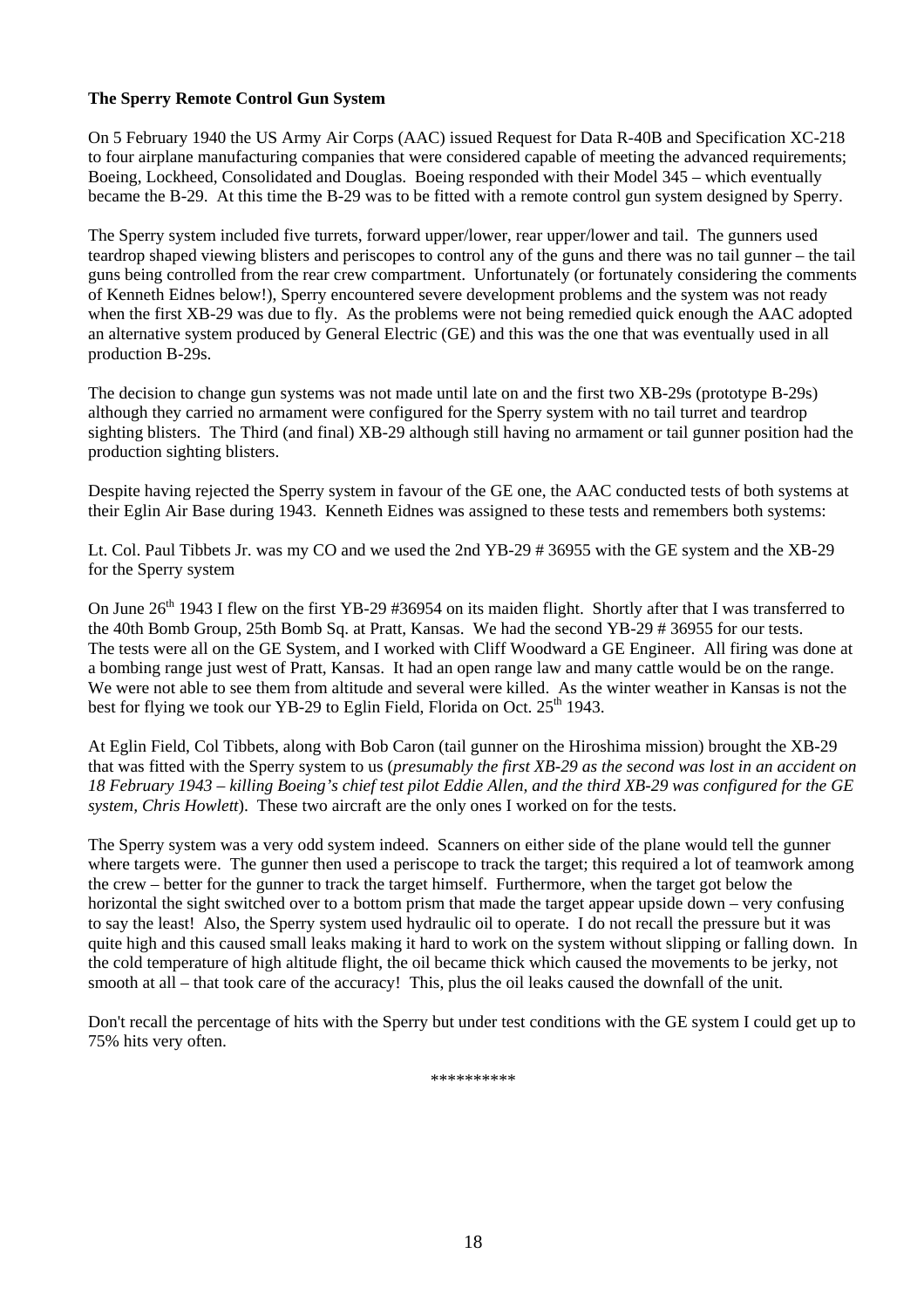### **Ground training**

In the late 1940s the USAF (as the USAAF had by then become) developed ground-training facilities for the B-29 gunners. These consisted of B-29 turrets mounted on racks with a sighting station located nearby. The gunners under training fired at small remote controlled aircraft.

One such training set up was located in Kansas to train would be USAF B-29 gunners. A similar school was also located in England, at Stiffkey on the East Anglia coast. Mike Davies supplied the following information:

At Stiffkey we shot at radio controlled target planes. We were told that the guns were out of line and if we kept our sights on them we would not hit them so we had to keep spot on. We soon got fed up with this as it was no fun. I know we all tried to hit them. I tried to fire all round the target in bigger and bigger circles, tried to see how much out of line the guns were (this was not easy as the guns were off set and down from the sights). We also tried to line up the 'cook offs' that fired into the mud with the sights but that didn't work either as the guns stowed themselves when the power went off (a 'cook off' is when the gun gets so hot with good long bursts that it fires itself – this is OK out on the ground range but in the air you can shoot your own tail off or even another plane so you keep the power on). Anyway I guess they had got wise to all the tricks as, to my knowledge, they never lost one to the RAF. We think they flew them out of range, used blank ammunition or some other trick – maybe they just fed us too well as they served far better food than our base! Come to think of it I expect that had we hit one we would have to have paid for it or done an extra year in the RAF!

![](_page_20_Picture_4.jpeg)

**Above**: Two photos of the ground gunnery school at Stiffkey. (*Mike Davis*). **Below**: One of the remote control target planes. This example being preserved at the Pima Air and Space Museum, Arizona. Frank Farrell, a B-29 gunner in the USAF during the Korean war sent me details of the similar US gunnery range at either Lowry AFB or Smoky Hill AFB where he trained. He did manage to shoot down one of the target planes – again by shooting off from it – but his 'victim' exerted its revenge by crashing into the mess hall! (*Frank Farrel*)

![](_page_20_Picture_6.jpeg)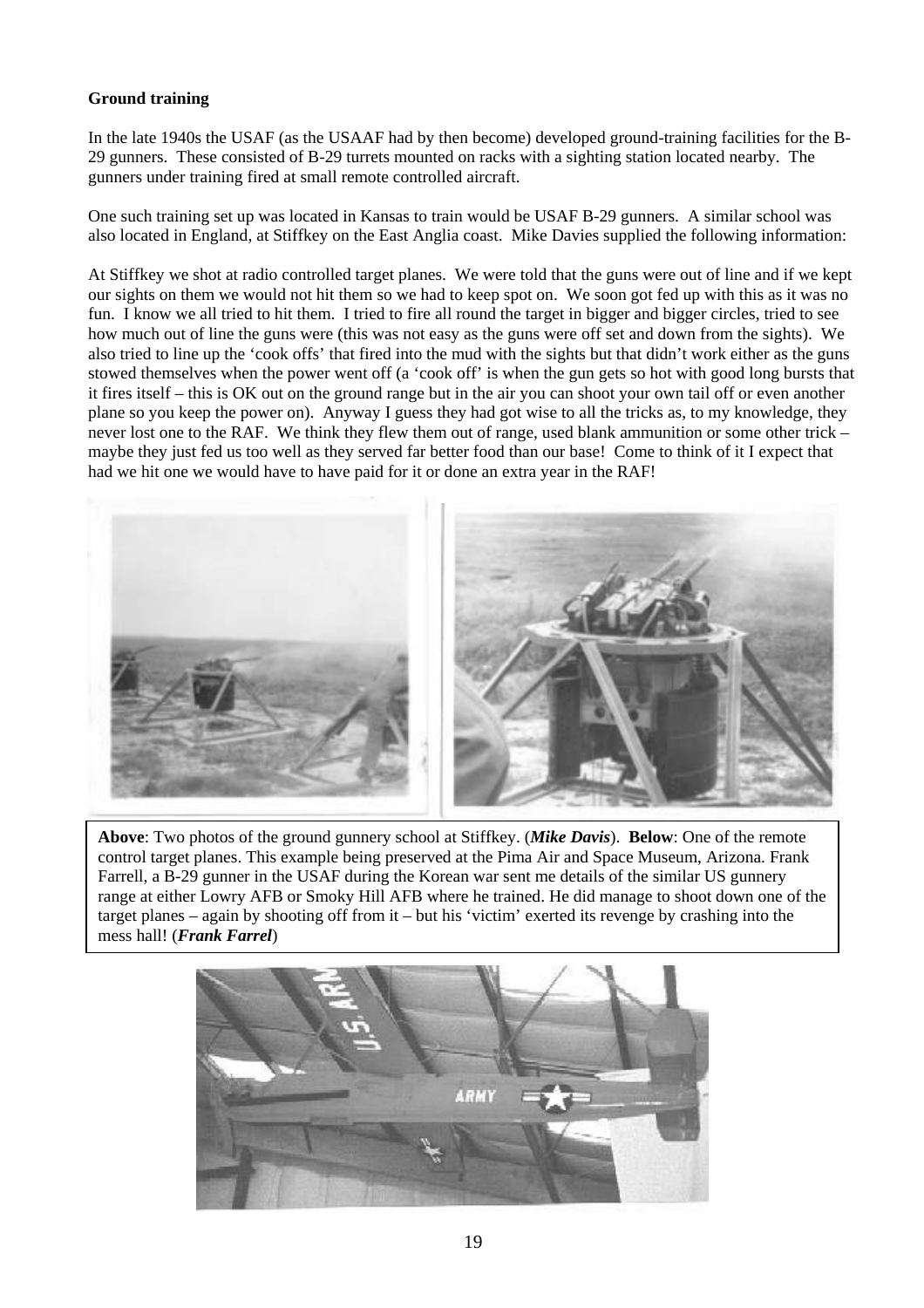### **RP-63s**

Pete McLaughlin, former maintenance officer at Pyote AAF, Texas (the wonderfully named Rattlesnake Bomber base) supplied me with much information relating to the storage or 'pickling' of B-29s at Pyote after WWII (including some Washingtons) but also mentioned the rather strange story of the RP-63 B-29 gunnery targets. Although never used by the RAF (as far as I am aware) and something that would probably fall foul of many a health and safety ruling today, the RP-63s were an interesting development and probably gave excellent gunnery training:

Prior to and during WWII, the standard practice for aerial gunnery was the use of a tow aircraft towing at the end of a long steel cable a rectangular cloth target. This system was adequate for light, medium and heavy bomber crews. However, upon receipt of the B-29 Superfortress, the previous system was declared unsuitable for this aircraft.

After a thorough search the Bell RP-63 target aircraft was born. Commonly termed the 'Pinball', the RP-63 was a Bell P-63 King Cobra that had had over a ton of special duraluminium alloy armour plate added. During fighter attacks the 'Pinball' would be fired upon by the B-29 gun turrets using plastic frangible bullets. Upon striking the armour plate the plastic bullet would result in a flash and be recorded as a hit in the pilot's cockpit.

I am unaware of the total 'Pinball' production but we did place 291 RP-63s in the aircraft storage program at the Rattlesnake Bomber Base (from the book Fighting Aircraft of WWII comes the total of 332 RP-63s completed or converted from P-63A or C. Where the remaining 72 went I do not know – maybe the bullets were not quite frangible enough?! The RP-63s were the only type of P-63 used by the USAAF, most (2,421) of the production run (3,303) were supplied to Russia where they performed well as a ground attack aircraft with another 300 going to the Free French. *Chris Howlett*).

![](_page_21_Picture_5.jpeg)

**Left**: Some of the 291 RP-63s stored at Pyote. **Right**: Lt Pete McLaughlin 'the Coyote from Pyote' kneeling on an RP-63 at Pyote. (*Both photos Pete McLaughlin*)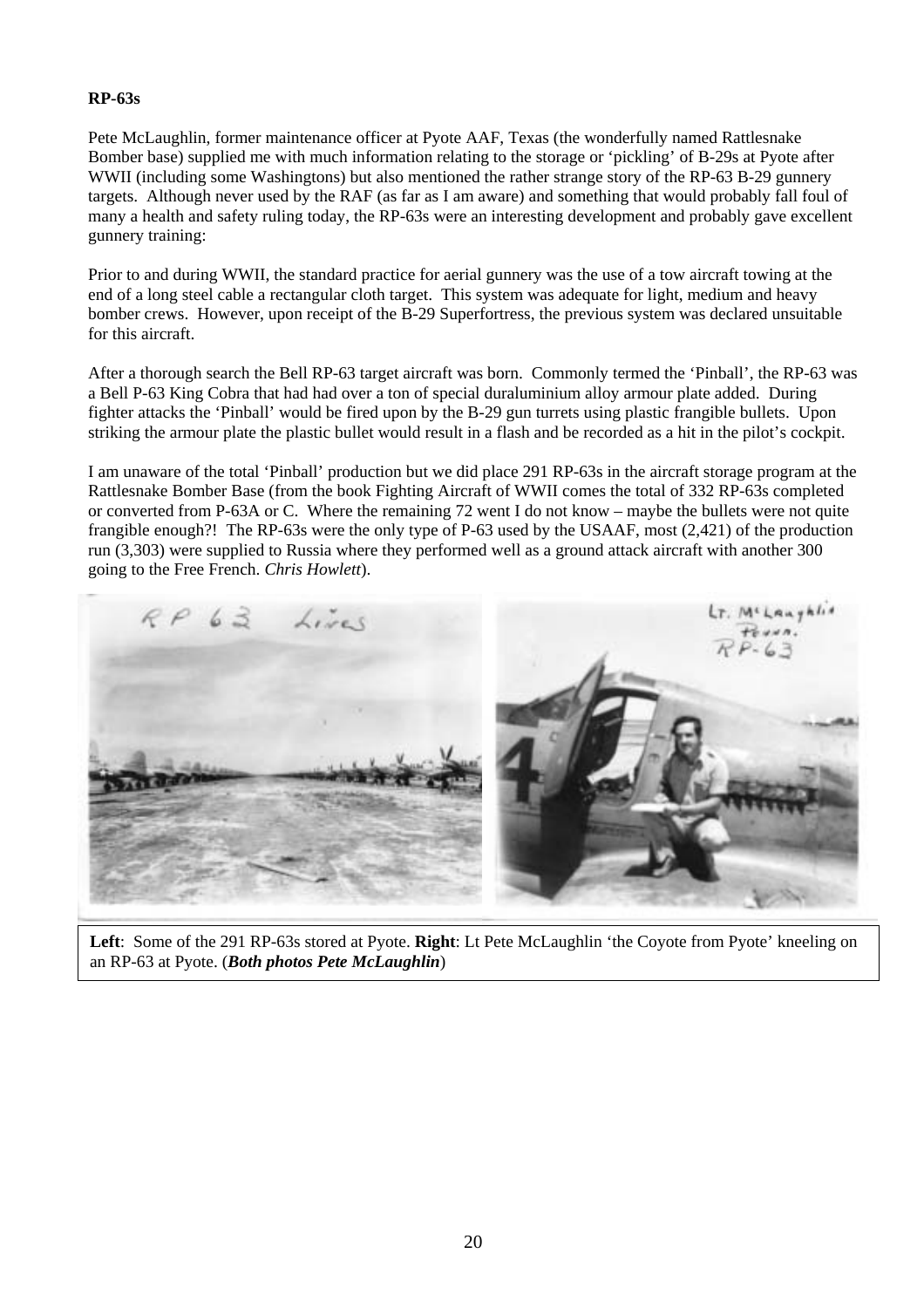# Photo Corner

Like many Air Gunners, Roy Arnold, a 44 Squadron Air Gunner, trained at RAF Leconfield and provided the following 2 photos from his time there:

![](_page_22_Picture_2.jpeg)

Formal photo taken outside the Gunner Squadron's hut: **Back Row L/R:** Bruce Unstead, Roy Arnold, Jimmy Whitelaw, Leo ?, John Mather **Front Row L/R:** Iain Robertson, Sgt Mitchell, Sgt Leonard, Glenn Atkins (*Roy Arnold*)

![](_page_22_Picture_4.jpeg)

Same group ready for a training flight: **Back Row L/R:** Roy Arnold, Sgt Mitchell, Sgt Leonard, Jimmy Whitelaw, Bruce Unstead **Front Row L/R:** Glenn Atkins, Leo ?, Iain Robertson, John Mather (*Roy Arnold*)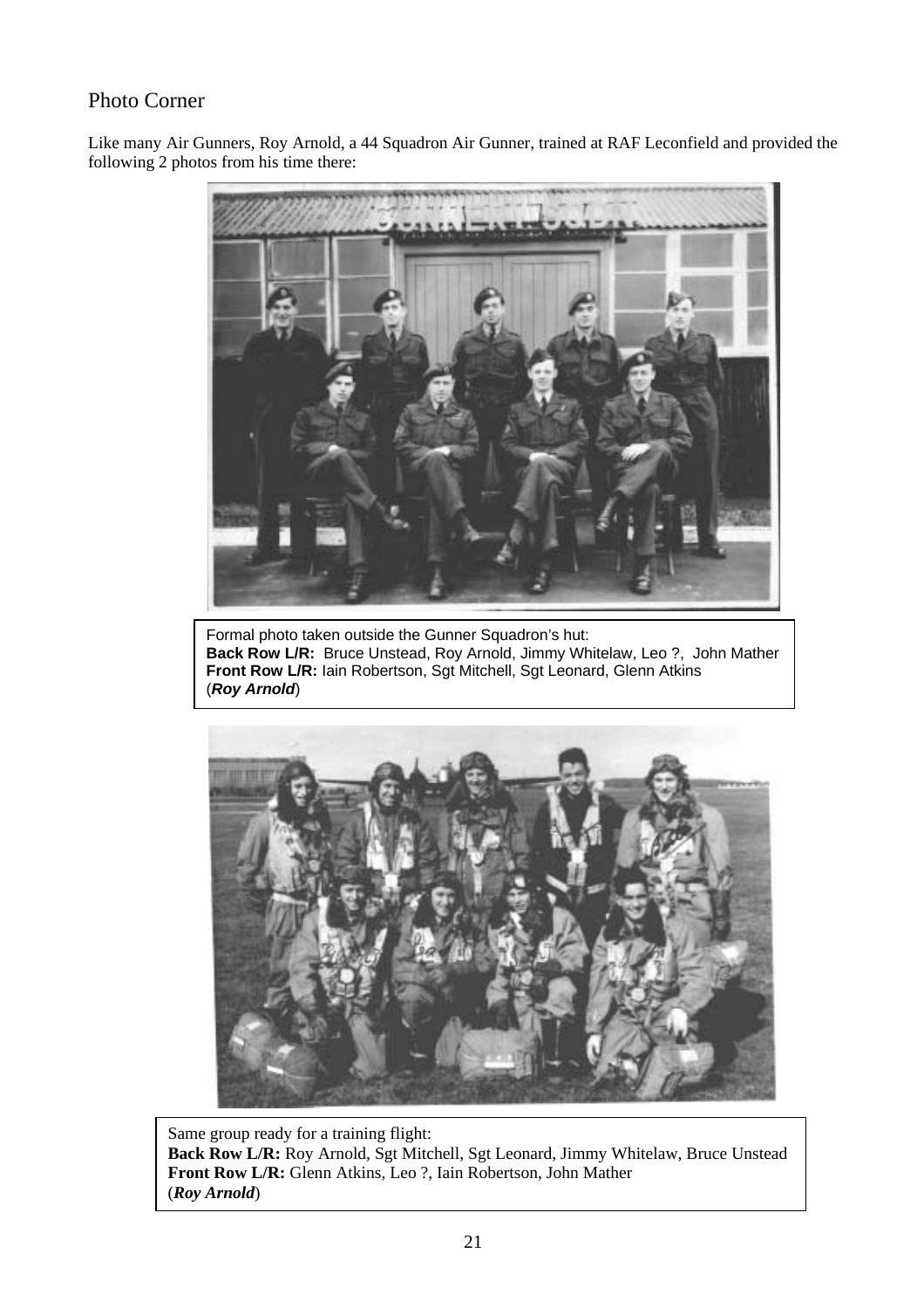![](_page_23_Picture_0.jpeg)

In lieu of a plan of RAF Waddington here is a copy of one of the photos that will be used to draw it (whenever I manage to do so!). As can be seen from the bar at the top, No 541 Squadron took it on 23 March 1948. I believe that the Washingtons were based on the hardstands around the old 1918 buildings in the lower right part of the picture (just above the bomb dump). If anyone can confirm this or identify individual buildings or which hardstands held which plane it would be most interesting.

Note the large number of aircraft parked just south of the hangers to the west of the taxiway. They appear to be mainly Ansons that I presume are awaiting disposal?

(*National Monument Record, English Heritage*)

![](_page_23_Picture_4.jpeg)

To continue with the delivery theme from the cover, a photo showing several B-29s, some still in their US markings, parked at Prestwick. Nearest the camera is 44-61968 (WW349). WW349 was not allocated to any Squadron but was used by Vickers for trials – being destroyed 29 July 1955 in a collision with a Valiant while taxiing at Wisley. (*Jeff Brown*)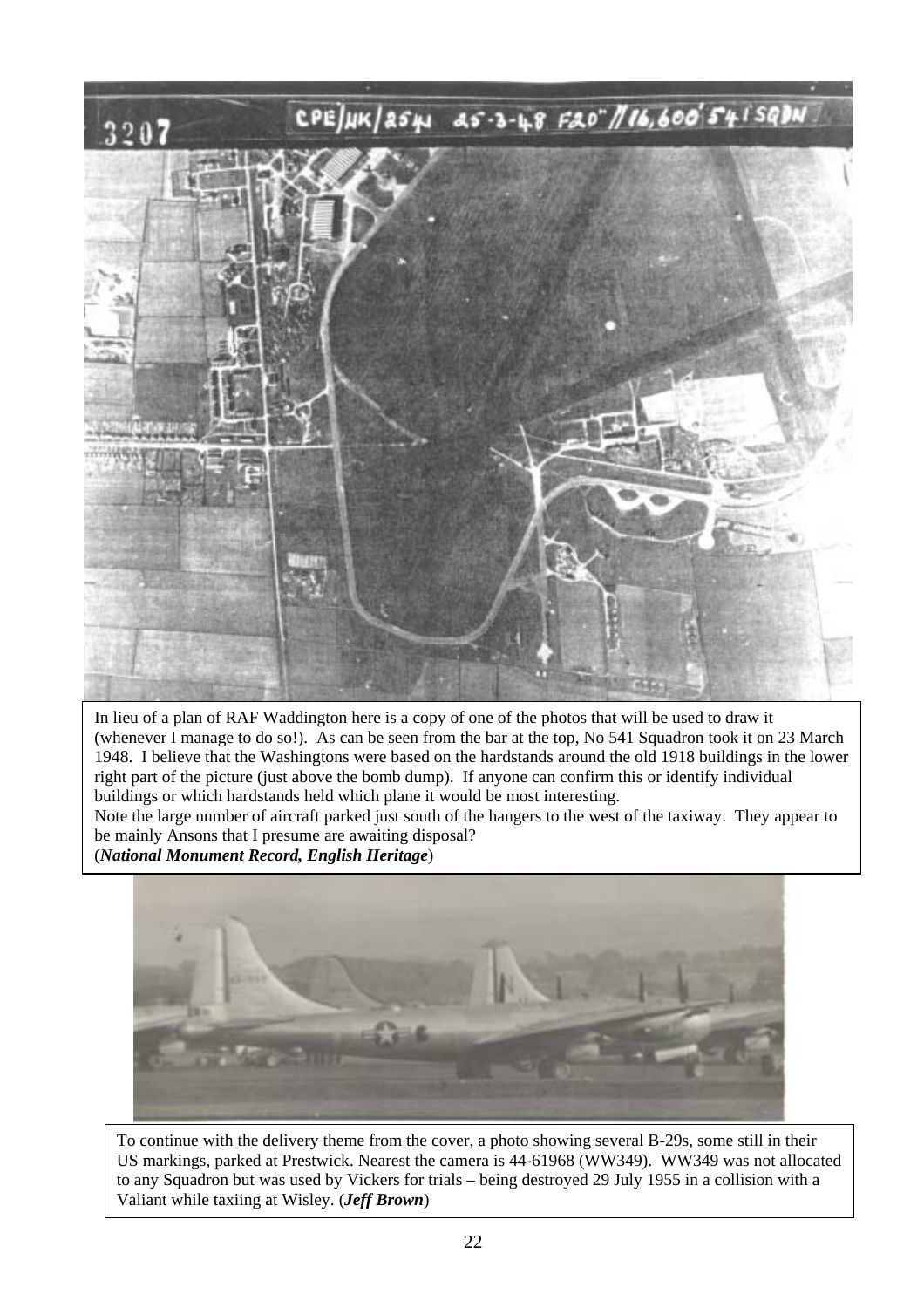# **Contacts**

### **New Contacts:**

| Davenport | Bernard | 90 Squadron Air Gunner                               |
|-----------|---------|------------------------------------------------------|
| Hunt      | Paul    | Flight Engineer $42-65274$ with $40^{th}$ BG (WF442) |
| Francis   | John    | 192 Squadron Engine Fitter                           |
| Arnold    | Rov     | 44 Squadron Air Gunner                               |

A list of those people who have made contact with me – if you wish to contact any of them, let me know and I will pass on your request:

| David         | Alexander      | <b>ASF</b> Marham                               |
|---------------|----------------|-------------------------------------------------|
| Phil          | <b>Batty</b>   | 44 Squadron Navigator                           |
| Gerry         | Beauvoisin     | 57 Squadron Air Gunner                          |
| Ray           | <b>Belsham</b> | <b>ASF Engine Fitter Marham</b>                 |
| Joe           | <b>Bridge</b>  | Webmaster, RAF Marham Website                   |
| Jeff          | <b>Brown</b>   | 149 Squadron Air Gunner                         |
| William       | <b>Butt</b>    | 115 Squadron Crew Chief                         |
| Katie         | Chandler       | Widow of Vern Chandler, A/C 44-69680 (WF437)    |
| Pat           | Chandler       | Daughter of Vern Chandler, A/C 44-69680 (WF437) |
| <b>Brian</b>  | Channing       | 149 Squadron Navigator                          |
| <b>Bob</b>    | Cole           | 149 Squadron Electrical Fitter (WF498)          |
| Terry         | Collins        | XV Squadron Engine Fitter                       |
| Doug          | Cook OBE       | 44 Squadron Co-Pilot (WF508)                    |
| John (Buster) | Crabbe         | 207 Squadron Crew Chief                         |
| Don           | Crossley       | 90 Squadron Signaller                           |
| Mike          | Davies         | 90 Squadron Air Gunner                          |
| Keith         | Dutton         | ?? Squadron Air Gunner                          |
| Ken           | Firth          | 44 Squadron Air Gunner                          |
| Charles       | Fox            | Bombardier 42-94052 (WF444)                     |
| Dave          | Forster        | Researching RAF ELINT Squadrons                 |
| John          | Forster        | 207 Squadron / WCU Air Gunner                   |
| Ray           | Francis        | 57 Squadron Association                         |
| Gordon        | Galletly       | 44 Squadron Navigator / Bombardier              |
| Norman        | Galvin         | XV Squadron Engine Fitter                       |
| Alan          | Gamble         | 90 Squadron Radio Operator                      |
| <b>Brian</b>  | Gennings       | Ground Maintenance Hanger                       |
| <b>Bob</b>    | Goater         | XV Squadron Instrument NCO                      |
| Tony          | Goodsall       | 90 Squadron Air Gunner                          |
| Ken           | Harding        | 44 Squadron Signaller                           |
| Roy           | Hild           | Pilot 42-94052 (WF444)                          |
| Tony          | Hill           | Archivist P&EEE Shoeburyness                    |
| Julian        | Horn           | <b>RAF Watton Website</b>                       |
| Henry         | Horscroft      | 44 Squadron Association                         |
| <b>Brian</b>  | Howes          | 115 Squadron                                    |
| John          | Howett         | A/C 44-61688 (WF498)                            |
| Ernest        | Howlett        | 44 Squadron Engine Fitter (WF512)               |
| Jimmy         | James          | <b>Engine Fitter</b>                            |